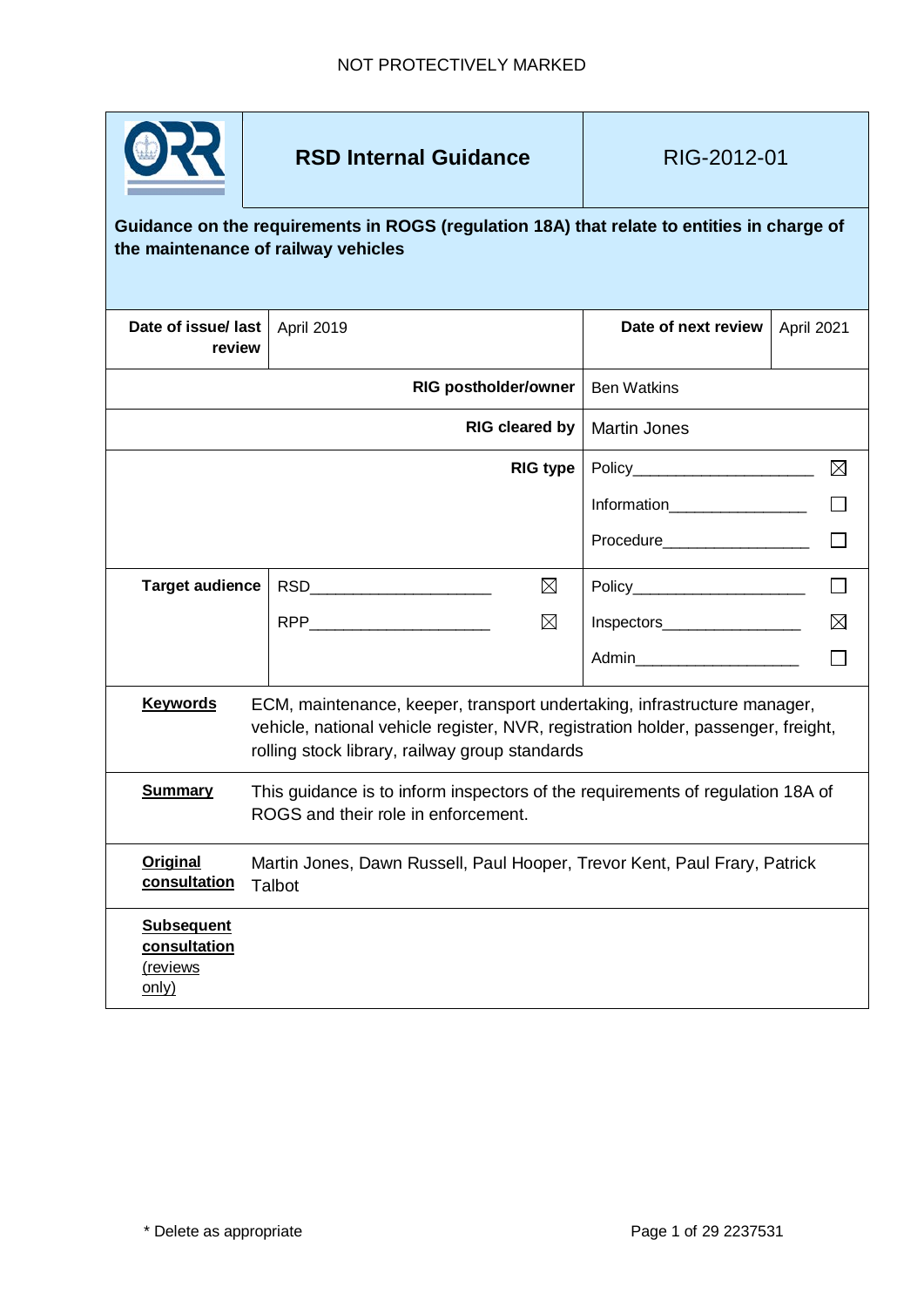## NOT PROTECTIVELY MARKED

## **Contents**

| 1. |                                                                                                                                      |
|----|--------------------------------------------------------------------------------------------------------------------------------------|
|    |                                                                                                                                      |
|    |                                                                                                                                      |
| 2. |                                                                                                                                      |
| 3. |                                                                                                                                      |
|    |                                                                                                                                      |
|    | Who is responsible for assigning an ECM to a vehicle and registering it?  5                                                          |
|    | What is the role of the transport undertaking in complying with regulation                                                           |
|    |                                                                                                                                      |
|    |                                                                                                                                      |
|    |                                                                                                                                      |
|    |                                                                                                                                      |
|    | What is the role of the ORR inspector in checking compliance with regulation                                                         |
| 4. |                                                                                                                                      |
|    |                                                                                                                                      |
|    |                                                                                                                                      |
|    |                                                                                                                                      |
|    |                                                                                                                                      |
|    |                                                                                                                                      |
|    | What is the role of the ORR inspector in checking compliance with regulations<br>18A(2) and 18A(3)? …………………………………………………………………………… 12 |
|    |                                                                                                                                      |
|    |                                                                                                                                      |
|    |                                                                                                                                      |
|    |                                                                                                                                      |
|    |                                                                                                                                      |
|    |                                                                                                                                      |
|    | What is the role of the transport undertaking in relation to regulations 18A(2) and                                                  |
|    |                                                                                                                                      |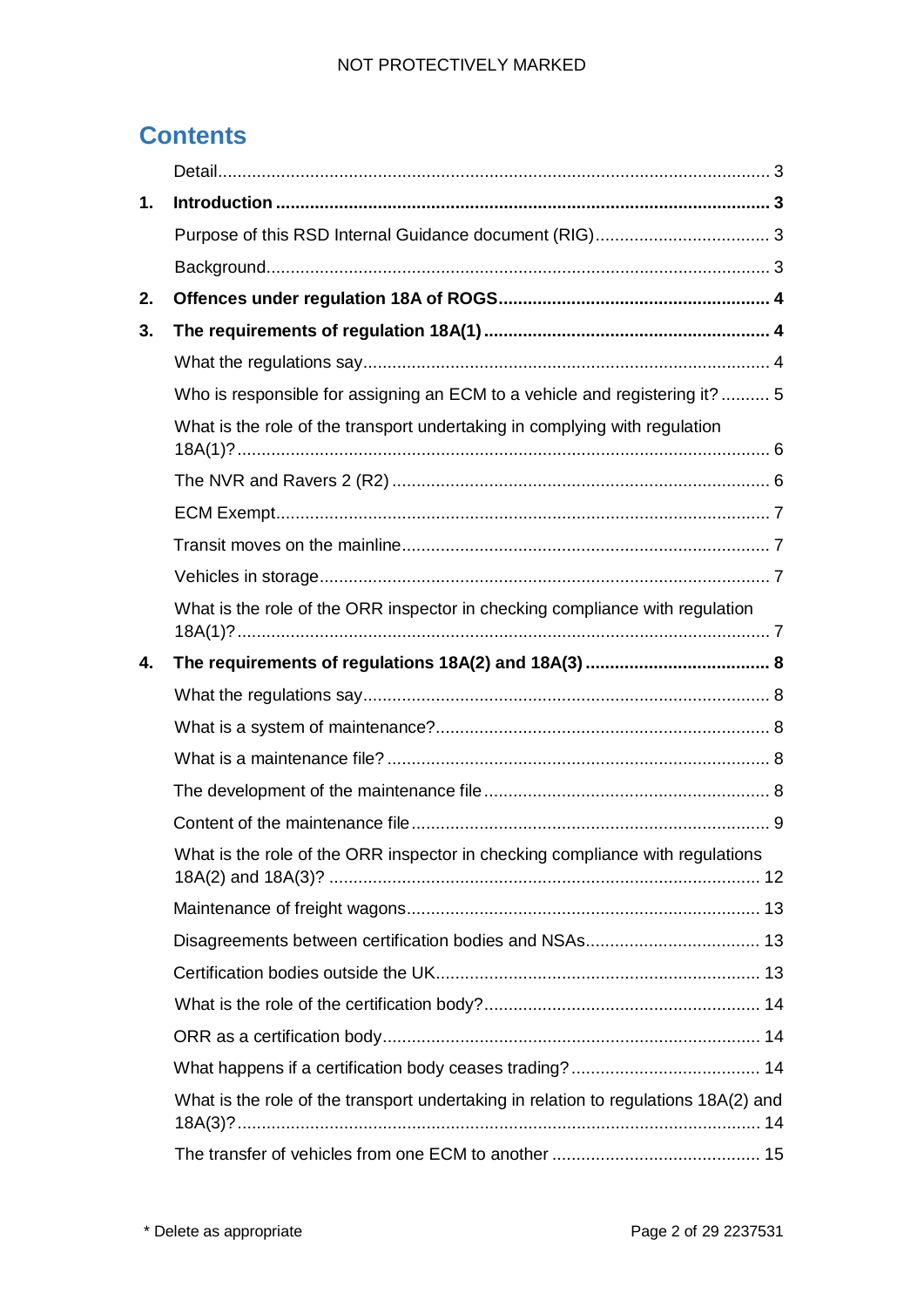## <span id="page-2-0"></span>**Detail 1. Introduction**

## <span id="page-2-2"></span><span id="page-2-1"></span>**Purpose of this RSD Internal Guidance document (RIG)**

- 1.1. The purpose of this RSD Internal Guidance document is to provide guidance to ORR inspectors on enforcement of regulation 18A of the [Railways and Other Guided Transport Systems \(Safety\) Regulations](http://www.legislation.gov.uk/uksi/2006/599/contents/)  [2006](http://www.legislation.gov.uk/uksi/2006/599/contents/) ("ROGS"), as amended;
- 1.2. This RIG draws on guidance provided by ORR in [A Guide to ROGS](http://orr.gov.uk/__data/assets/pdf_file/0020/2567/rogs-guidance.pdf) and by the European Union Agency for Railways ("the Agency") in its [Guide for the application of the Commission Regulation 445/2011 on](https://www.era.europa.eu/sites/default/files/activities/docs/ecm_guide_era_gui_100_en.pdf)  [a system of certification of entities in charge of maintenance of freight](https://www.era.europa.eu/sites/default/files/activities/docs/ecm_guide_era_gui_100_en.pdf)  [wagons.](https://www.era.europa.eu/sites/default/files/activities/docs/ecm_guide_era_gui_100_en.pdf) Although the Agency guidance is to support [Commission](https://eur-lex.europa.eu/legal-content/EN/TXT/?qid=1521482708586&uri=CELEX:32011R0445)  [Regulation 445/2011 \("the ECM Regulation"\)](https://eur-lex.europa.eu/legal-content/EN/TXT/?qid=1521482708586&uri=CELEX:32011R0445) which currently only applies to ECMs of freight wagons, much of it is equally applicable to ECMs of other types of vehicle.
- 1.3. This RIG makes references to the following legislation, which are relevant to meeting the requirements of regulation 18A of ROGS:
	- [The Railways \(Interoperability\) Regulations 2011, as amended](https://www.legislation.gov.uk/uksi/2011/3066/contents) [\[S.I. 3066/2011\]](https://www.legislation.gov.uk/uksi/2011/3066/contents) ("RIR 2011");
	- [The ECM Regulation;](https://eur-lex.europa.eu/legal-content/EN/TXT/?qid=1521482708586&uri=CELEX:32011R0445)
	- [Commission Decision 2007/756/EC](https://eur-lex.europa.eu/legal-content/EN/ALL/?uri=celex:32007D0756) ("the NVR Decision"), as amended by **Decision 2011/107/EC** and updated from time to time;
	- [Directive 2004/49/EC](https://eur-lex.europa.eu/legal-content/EN/ALL/?uri=celex%3A32004L0049) ("the Railway Safety Directive"); and
	- [Health and Safety at Work etc. Act 1974.](https://www.legislation.gov.uk/ukpga/1974/37)

## <span id="page-2-3"></span>**Background**

1.1. Regulation 18A of ROGS applies to all vehicles, including passenger rolling stock, freight wagons, on-track machines (OTMs), and locomotives. ROGS (as amended) defines a vehicle as:

*""vehicle"—* 

*(a) includes a mobile traction unit; and*

*(b) in respect of the mainline railway, means a vehicle that runs on its own wheels on railway lines of a gauge of at least 350 millimetres, with or without traction, and is composed of one or more structural and functional subsystems or parts of such subsystems;".*

1.2. Vehicles, such as OTMs, are not in the scope of regulation 18A if operating in engineering possessions. However, when they operate or are transported outside possessions they are in scope. (See also ["ECM Exempt"](#page-6-0) in Section 3).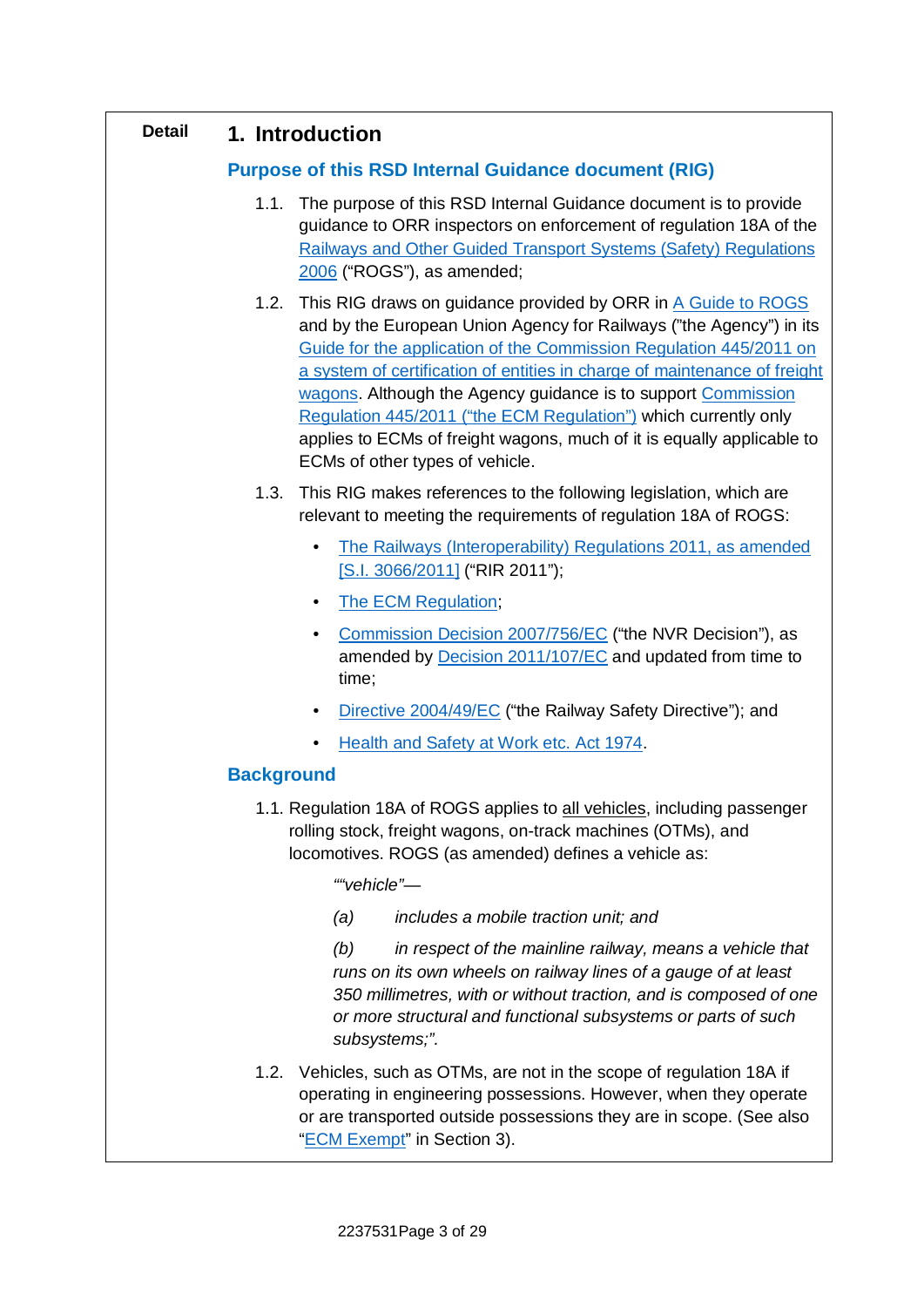- 1.3. According to Regulation 18A of ROGS vehicles on the mainline railway in Great Britain must be assigned an ECM and the ECM must be identified in the National Vehicle Register ("NVR") (See <u>Section 3</u> below). Each ECM must establish a maintenance system. An ECM responsible for freight wagons must also obtain an ECM certificate (See **[Section 3](#page-3-1)** below). Please see [A Guide to ROGS](http://orr.gov.uk/__data/assets/pdf_file/0020/2567/rogs-guidance.pdf) for further information.
- 1.4. Transport undertakings and infrastructure managers are still responsible for the safe operation of trains under their safety management systems. But under ROGS an ECM has to ensure that vehicles for which it has responsibility are maintained in a safe condition by means of a system of maintenance. (See **Section 4)**.

## <span id="page-3-0"></span>**2. Offences under regulation 18A of ROGS**

- 2.1. Regulation 18A of ROGS extends the scope of offences under section 33(1)(c) of the <u>Health and Safety at Work etc Act 1974</u> to include an offence committed by:
	- a person who places in service or uses a vehicle without:
		- an ECM being assigned to it;
		- the ECM being registered in the National Vehicle Register; and
		- the ECM holding an ECM certificate if the vehicle is a freight wagon; and
	- an ECM that does not ensure that a vehicle it is responsible for has been maintained in a safe condition and is safe to run on the network.

## <span id="page-3-1"></span>**3. The requirements of regulation 18A(1)**

## <span id="page-3-2"></span>**What the regulations say**

- 3.1. Under regulation 18A(1), no person may place in service or use a vehicle on the mainline railway unless that vehicle has an ECM assigned to it, and that ECM is
	- a) registered in the NVR; and
	- b) holds an ECM certificate if the vehicle is a freight wagon\*.

\* The Agency is proposing to extend the ECM certification scheme to all vehicles. This is likely to result in ECMs of locomotives, passenger rolling stock, on-track plant/machines (operating outside engineering possessions) and all other vehicles on the mainline being required to obtain an ECM certificate. Our website [http://orr.gov.uk/rail/health-and-safety/health-and-safety](http://orr.gov.uk/rail/health-and-safety/health-and-safety-laws/rogs/entities-in-charge-of-maintenance)la[ws/rogs/entities-in-charge-of-maintenance](http://orr.gov.uk/rail/health-and-safety/health-and-safety-laws/rogs/entities-in-charge-of-maintenance) will be updated as soon as we become aware of the Agency's decision.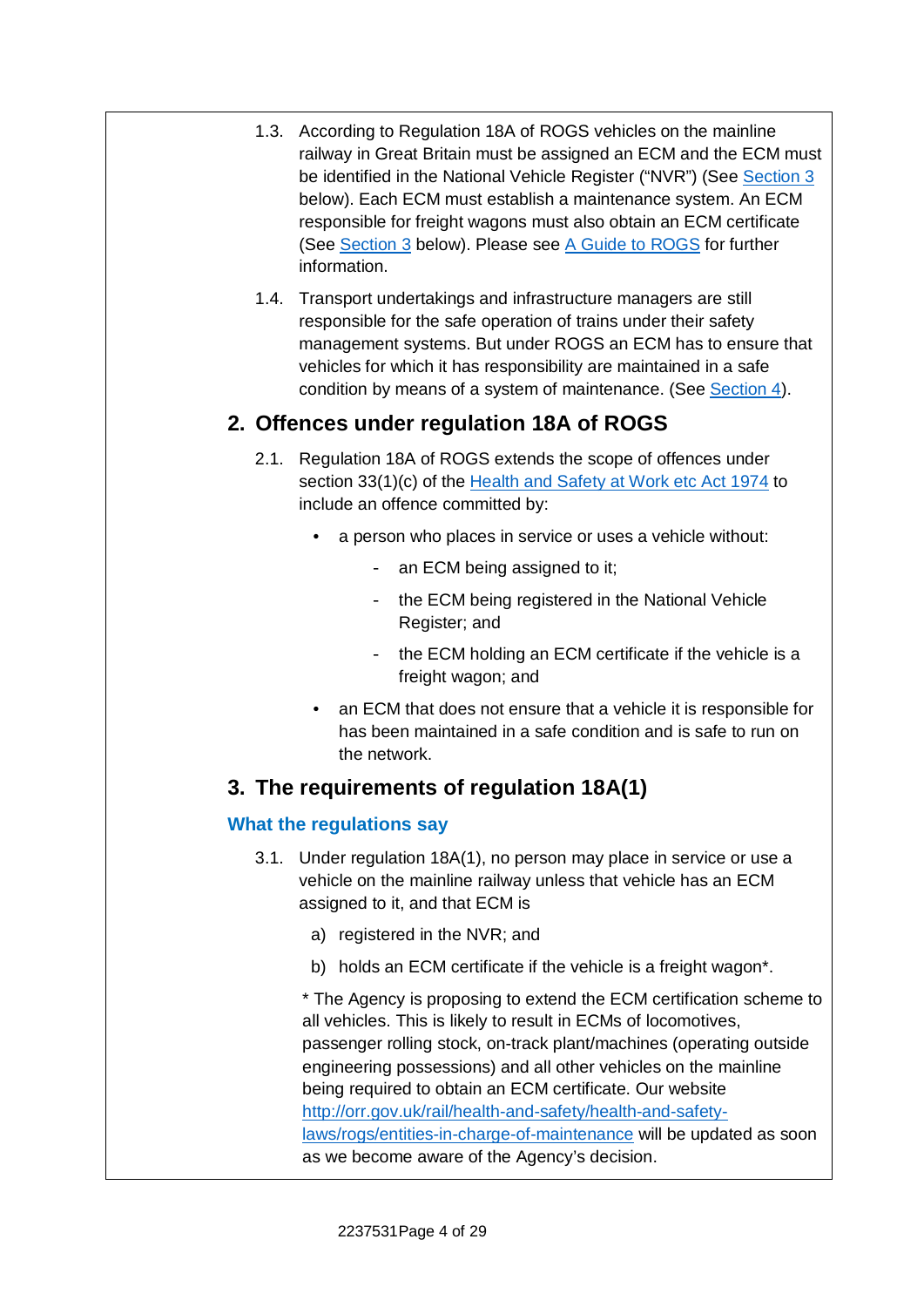- 3.2. The NVR is a database of vehicles authorised or operated in Great Britain under the RIR 2011. The Secretary of State has appointed a registration entity, Network Rail Infrastructure Ltd to maintain the NVR. The registration entity must ensure that the NVR conforms to the common specifications as set out in the Annex to the [NVR](https://eur-lex.europa.eu/legal-content/EN/ALL/?uri=celex:32007D0756)  [Decision.](https://eur-lex.europa.eu/legal-content/EN/ALL/?uri=celex:32007D0756)
- 3.3. An 'ECM certificate' is a certificate issued in accordance with the ECM Regulation to an ECM or a certificate recognised as being equivalent for those purposes in accordance with Article 12(3) to (7) of the ECM Regulation.

## <span id="page-4-0"></span>**Who is responsible for assigning an ECM to a vehicle and registering it?**

- 3.4. ORR regards the vehicle keeper as the registration holder for the purposes of the NVR, (unless other specific arrangements are made and explained to us). The registration holder is responsible for assigning an ECM and notifying the registration entity of its details. The registration entity will enter the details of the ECM on the NVR.
- 3.5. The Agency's guidance states that the registration holder (normally the keeper) has to:
	- select a competent ECM and contract with it. Sub-contractors, for example maintenance organisations, may be contracted by the registration holder of the ECM;
	- establish a working relationship with the ECM as required by the person or organisation that has ultimate control over the vehicle (e.g. by the owner);
	- ensure the information it provides to the registration entity is correct and, in the case of freight wagons, get assurance that the ECM holds a valid certificate (see paragraphs 4.16 - 4.18);
	- ensure that the vehicle is put at the disposal of the ECM to perform maintenance activities consistent with decisions concerning the Fleet Maintenance Management (see Annex A);
	- ensure where technical problems are detected, corrective action is taken by the ECM, for example through the contract with the ECM. [The transport undertaking will inform the registration holder, who in turn will inform the ECM unless otherwise decided by contract (e.g. the transport undertaking directly notifying the ECM)];
	- in the case of freight wagons, if the ECM certificate is suspended or revoked, take specific actions, for example notify another ECM to the registration entity;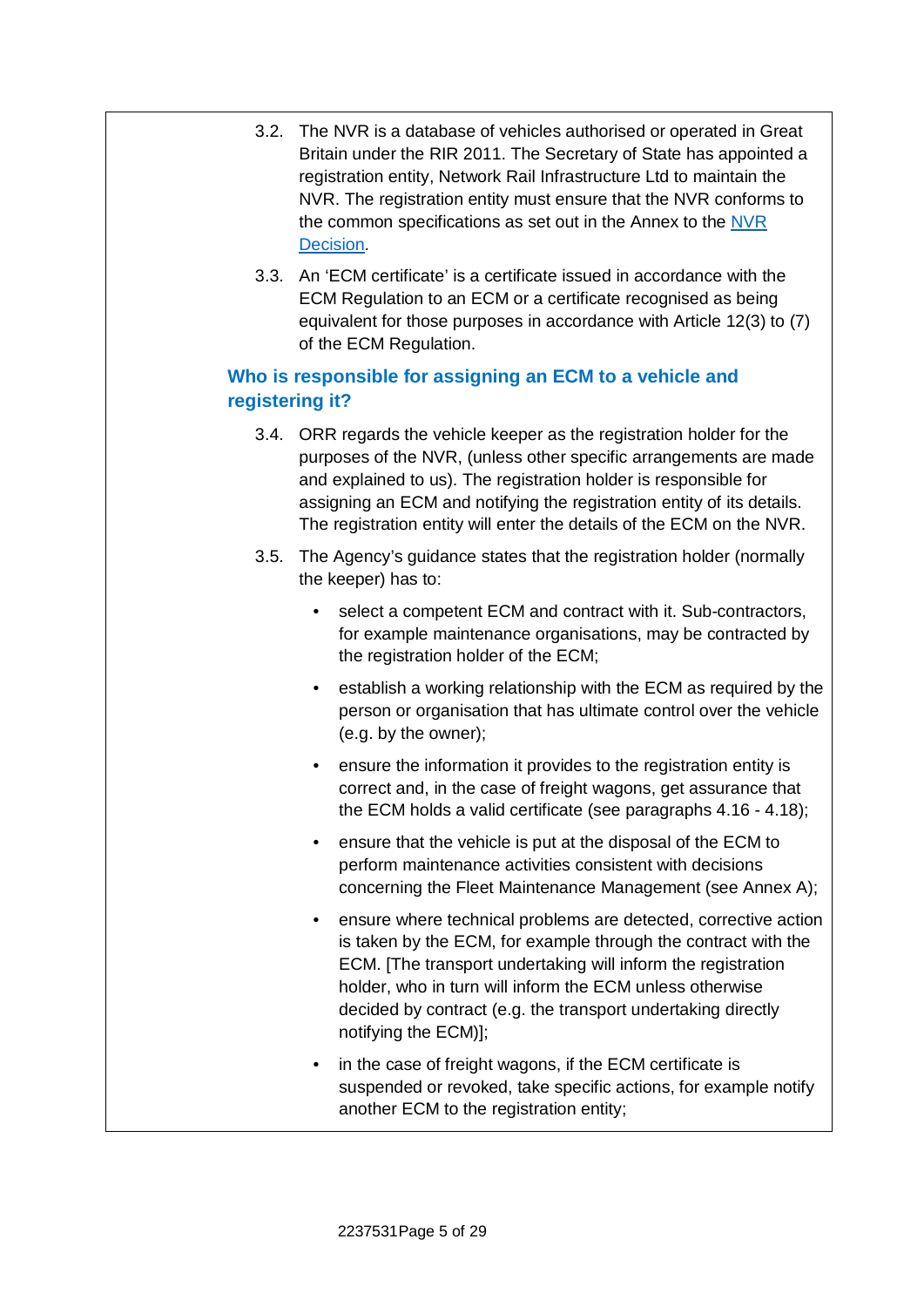- in the case of freight wagons, inform its commercial partners (i.e. the transport undertaking/infrastructure manager) of the suspension or revocation of an ECM certificate; and
- specify any particular conditions of use of the vehicle (e.g. type of goods transported).
- 3.6. If the keeper is not the registration holder, it must still ensure that the vehicle is compliant with the legislation in force (as commercial partner of the transport undertaking) and therefore that the information on the NVR is correct.

## <span id="page-5-0"></span>**What is the role of the transport undertaking in complying with regulation 18A(1)?**

3.7. The transport undertaking has to ensure that each vehicle it uses has an ECM assigned to it and that it is registered in the NVR. A transport undertaking can check this for vehicles originating in Great Britain by accessing the GB NVR or Ravers 2 (see 3.12 below). Permission to access the NVR is granted by the registration entity. Contact details for the registration entity are as follows:

Address: Infrastructure Asset Data Management, Network Rail, The Quadrant: MK, Elder Gate, Milton Keynes MK9 1EN

Email: [nvr@networkrail.co.uk](mailto:nvr@networkrail.co.uk)

Phone: 01908 781346

- 3.8. If a transport undertaking finds a vehicle does not have an assigned and registered ECM, it should notify the registration holder and the registration entity.
- 3.9. The registration holder should then ensure that an ECM is assigned and registered.
- 3.10. Information on ECMs for vehicles originating in other EU Member States is available through the European Centralised Virtual Vehicle Register ("ECVVR") which is accessible via the GB NVR. Transport Undertakings may wish to make enquiries with the relevant registration entity in other Member States about the respective NVR.
- 3.11. Transport undertakings must also ensure that the ECM for any freight wagon it uses holds an ECM certificate. Transport undertakings must also manage the operational risks of running trains in an unsafe state through their safety management systems. This includes arrangements to control risks relating to the supply of maintenance and material (regulation 5(1)(d) of ROGS).

#### <span id="page-5-1"></span>**The NVR and Ravers 2 (R2)**

3.12. At the request of the rail industry, and to provide a practical solution, ECM information is also being made available through Ravers 2 (R2) which superseded the Rolling Stock Librar in November 2015. The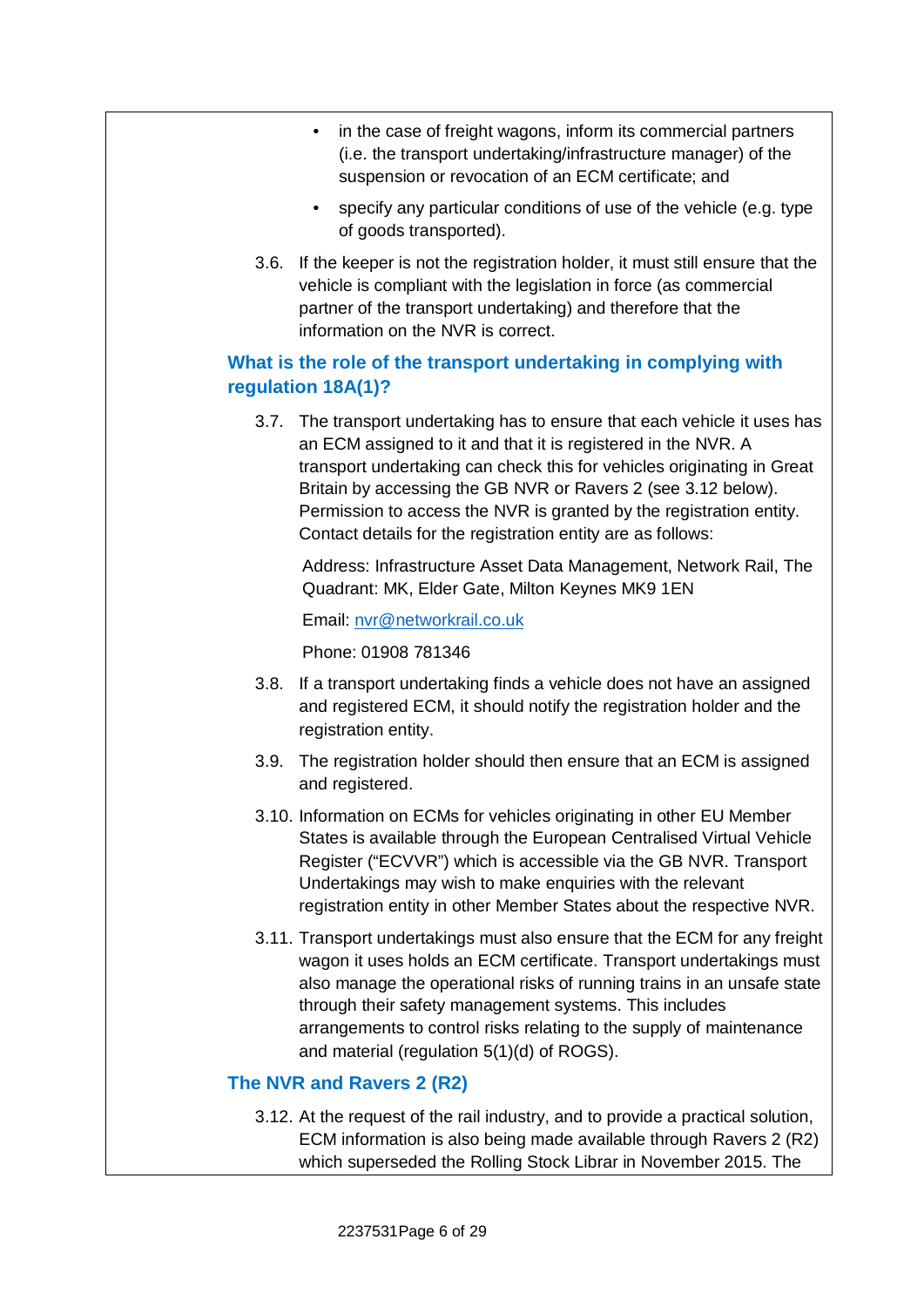registration entity will provide relevant details by email to R2 which will show:

- Valid ECM
- ECM exempt
- No ECM assigned
- 3.13. ORR checks should be with the NVR and not on the RSL.

#### <span id="page-6-0"></span>**ECM Exempt**

3.14. Vehicles are exempt from ECM requirements when they are excluded from the mainline railway requirements in ROGS (e.g. metro and heritage vehicles). These vehicles are not required to be on the NVR as they are excluded from the requirements of RIR11. As such, an ECM does not need to be assigned to these vehicles.

#### <span id="page-6-1"></span>**Transit moves on the mainline**

3.15. Occasionally, 'ECM exempt' vehicles are required to be transported on the mainline railway. For example, hauled metro stock from a manufacturer to the functionally separate metro network or hauling a de-registered vehicle to a workshop to be dismantled. In these circumstances an ECM is not required even during transit, because these vehicles do not fall within the scope of the ECM requirements in ROGS. In these examples the locomotive hauling the metro stock is in scope so requires an ECM and the operator of the locomotive will be required to hold a safety certificate and manage the safety of the operation which will necessarily entail ensuring that the vehicles it is hauling are safe to be on the mainline.

#### <span id="page-6-2"></span>**Vehicles in storage**

3.16. Occasionally, vehicles are withdrawn from service and/or removed from the register pending sale, re-leasing, modification etc. An ECM is not required for these vehicles because they are not in service or in use on the mainline railway, however, there is likely to be planned maintenance that must take place whilst the vehicle is in storage in order to ensure the vehicle's condition does not deteriorate. The transport undertaking and/or the ECM assigned to the vehicle when it returns to the mainline will be expected to ensure this planned maintenance has been carried out. For this reason, many owners, keepers and transport undertakings choose to voluntarily contract an ECM and keep the vehicle on the register whilst it is in storage.

## <span id="page-6-3"></span>**What is the role of the ORR inspector in checking compliance with regulation 18A(1)?**

3.17. ORR staff can check if a vehicle is assigned an ECM by contacting the registration entity (see 3.7). The registration holder should be contacted if a vehicle is found without an ECM.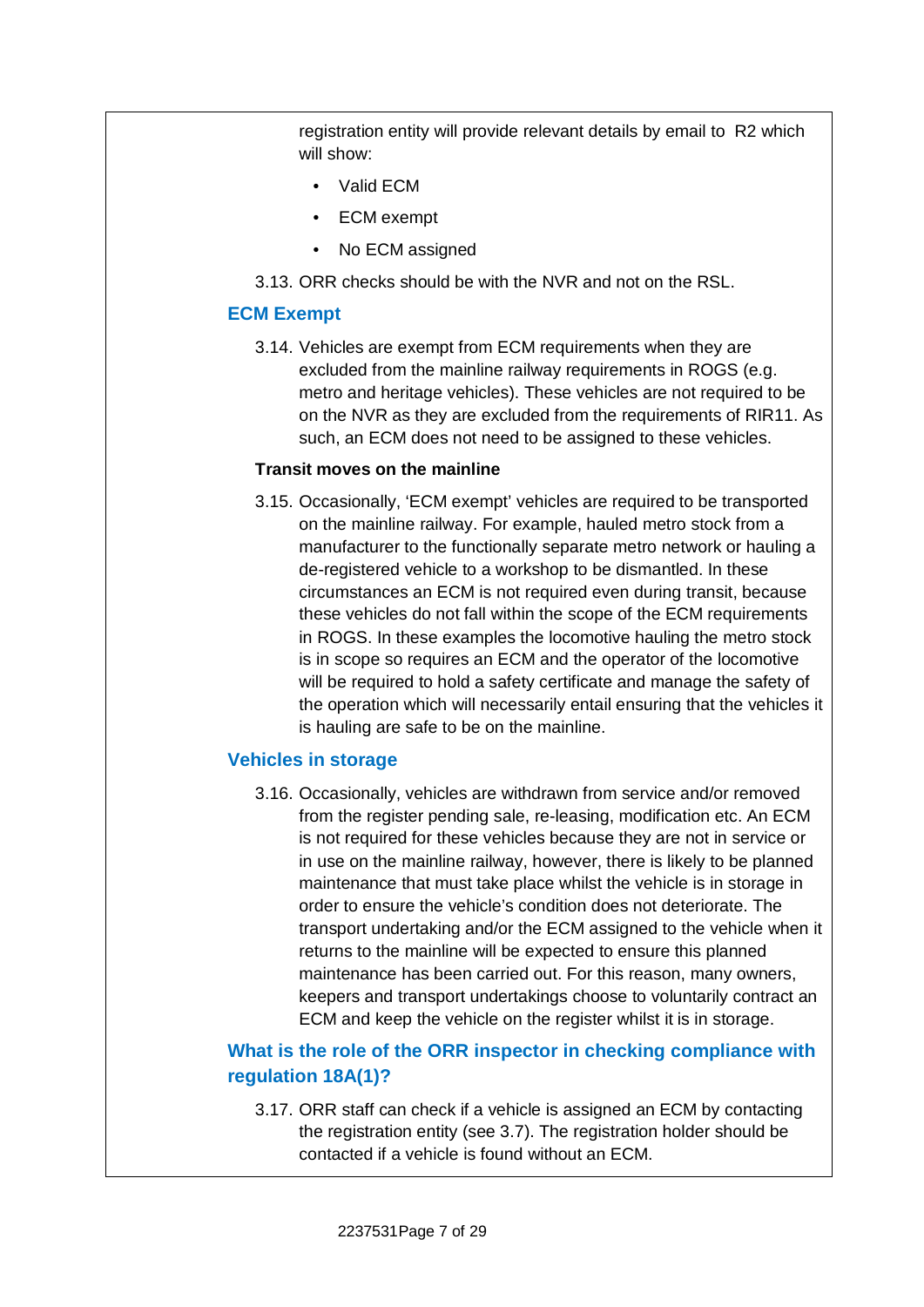3.18. A list of ECM certificates issued by all certification bodies can be found on the Agency's **[ECM certificate database](https://eradis.era.europa.eu/safety_docs/ecm/certificates/default.aspx?DocType=1)**.

## <span id="page-7-0"></span>**4. The requirements of regulations 18A(2) and 18A(3)**

#### <span id="page-7-1"></span>**What the regulations say**

- 4.1. Regulations 18A(2) and 18A(3) of ROGS, require an ECM to ensure that the vehicles for which it is responsible are safe to run on the mainline railway. This must be done through a system of maintenance (see below) in accordance with;
	- the maintenance file (see below) for the vehicle,
	- applicable maintenance rules; and
	- applicable technical specifications for interoperability (TSIs)

## <span id="page-7-2"></span>**What is a system of maintenance?**

- 4.2. The ECM is responsible for developing a system of maintenance to manage and implement maintenance activities for the vehicles it is responsible for. ECMs can demonstrate compliance with regulations 18A(2) and (3) of ROGS by developing a system of maintenance along the lines of Annex III of European Commission Regulation 445/2011 ("the ECM Regulation"). The system described is for freight wagons, but it is equally applicable to other vehicles. Annex III of the ECM Regulation has been adapted for this RIG, (at Annex A) to make it applicable to all vehicles.
- 4.3. The ECM is responsible for coordinating and monitoring all maintenance activity with a vehicle or fleet of vehicles, including developing a maintenance file (see below). Certain maintenance tasks within the maintenance development, fleet maintenance management and maintenance delivery functions can be out sourced, in whole or in part. Regardless of the outsourcing arrangements in place, the ECM is responsible for the outcome of the maintenance activities it manages and must establish a system to monitor performance of those activities.

#### <span id="page-7-3"></span>**What is a maintenance file?**

4.4. The maintenance file is a written file containing all the technical and management information necessary to determine the maintenance activities. It is a vital part of the maintenance arrangements and allows the ECM to demonstrate that it has suitable maintenance arrangements in place to make sure relevant rules and regulations are followed.

#### <span id="page-7-4"></span>**The development of the maintenance file**

4.5. The maintenance file is developed based on whether a vehicle is authorised for placing in service under the [Railways \(Interoperability\)](https://www.legislation.gov.uk/uksi/2011/3066/contents)  [Regulations 2011 \[S.I. 3066/2011\]](https://www.legislation.gov.uk/uksi/2011/3066/contents) ("RIR2011") or not.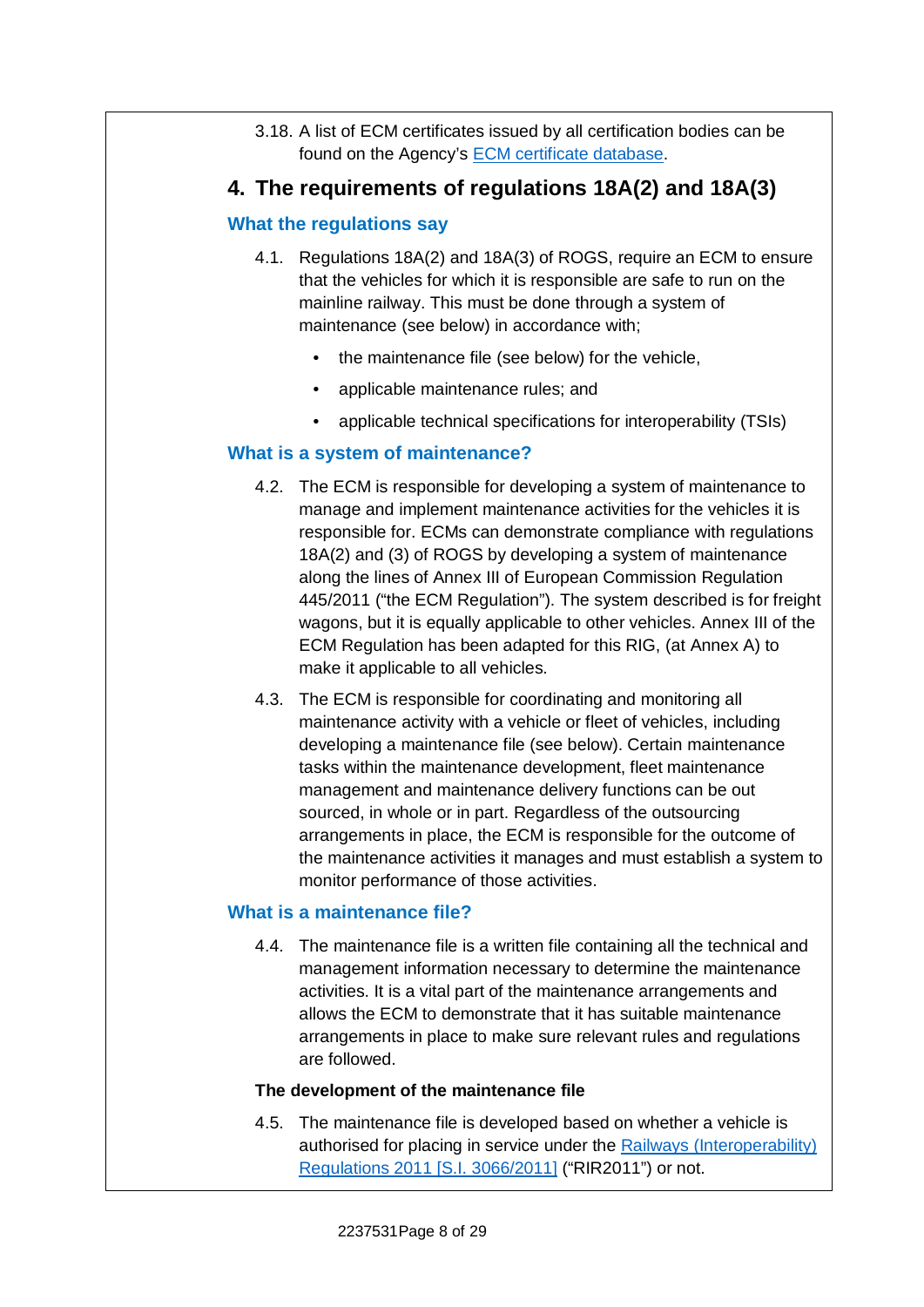*Vehicles authorised for placing in service*

- 4.6. For vehicles authorised for placing in service, the maintenance file is developed from the technical file (see regulation 17(2)(a) of RIR 2011). The content of the technical file, with respect to maintenance information, is described in detail in the relevant TSI.
- 4.7. Interoperability does not cover all the technical characteristics of a vehicle. It covers the vehicle interface and compatibility requirements necessary to meet the essential requirements through applicable TSIs. Consequently, the ECM may require additional technical information. This is requested contractually between the applicant (for authorisation for placing in service) and the manufacturer of the vehicle.
- 4.8. For vehicles authorised for placing in service, the initial technical documentation informing the maintenance file, comprises:
	- the initial maintenance documentation in the technical file; and
	- additional technical documentation requested contractually, including the relevant maintenance documentation.

#### *Vehicles in service prior to the implementation of RIR2011*

- 4.9. For vehicles placed in service prior to the implementation of RIR2011, the technical documentation to use in the maintenance file comprises:
	- all technical information that is provided with the vehicles; and
	- additional technical documentation requested contractually, including the relevant maintenance documentation.
- 4.10. The maintenance file must also take into account the pattern of planned operations.

#### <span id="page-8-0"></span>**Content of the maintenance file**

- 4.11. The maintenance file for each vehicle, or fleet of vehicles, contains all the information necessary to carry out maintenance. ERA guidance states that it is composed of the following four elements:
	- i. general documentation
	- ii. maintenance design justification file
	- iii. maintenance description file
	- iv. configuration files
- 4.12. The information set out below in relation to these four elements should cover all the essential elements of the relevant maintenance schedule but not necessarily in the same form or sequence.

#### **(i) General documentation**

4.12.1. The general documentation is composed of: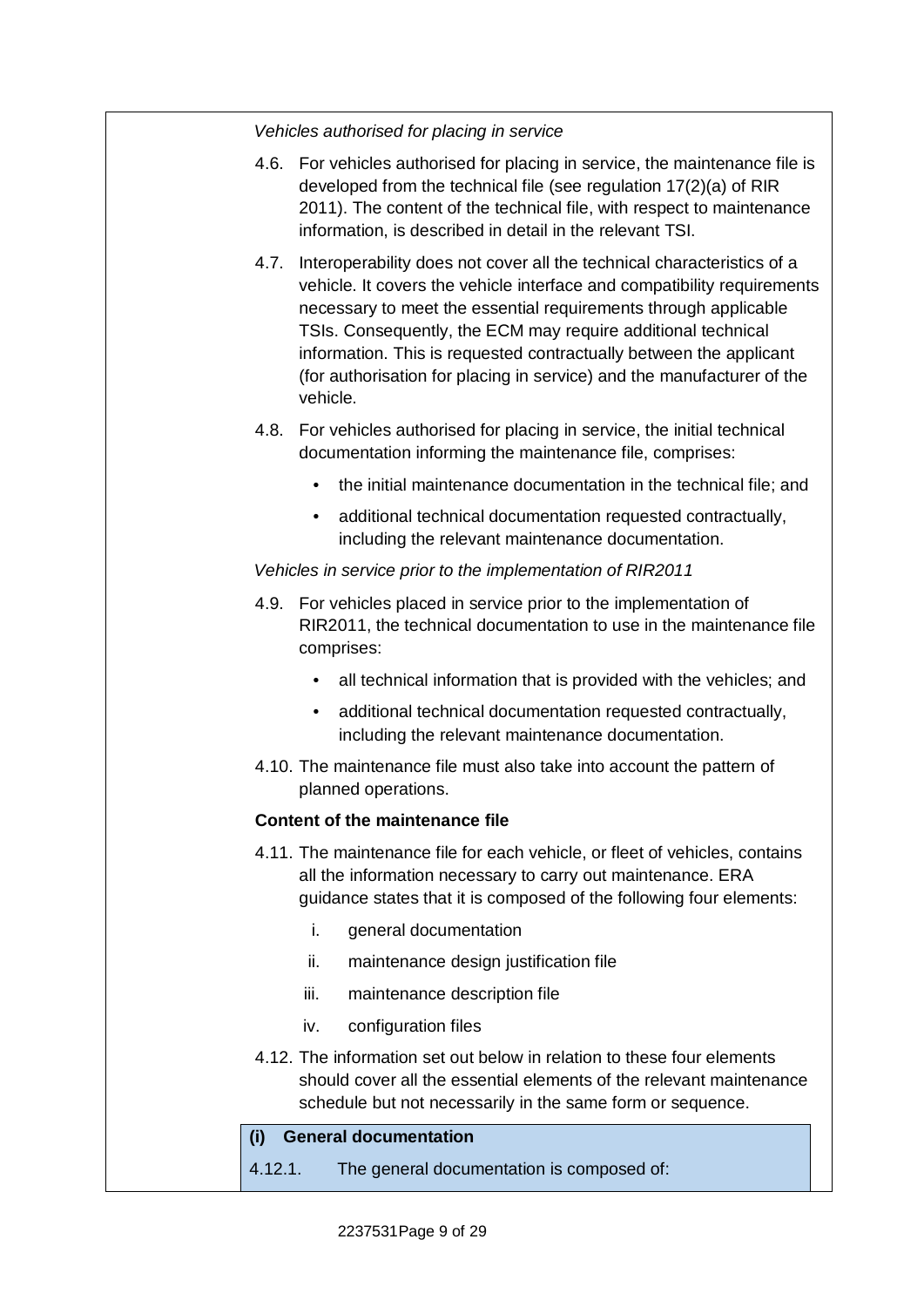|         | drawings and description of the vehicle and its components;                                                                                                           |  |
|---------|-----------------------------------------------------------------------------------------------------------------------------------------------------------------------|--|
|         | any legal requirement concerning the maintenance of the<br>vehicle;                                                                                                   |  |
|         | drawing of systems (mechanical, electrical, pneumatic,<br>hydraulic and control-circuit diagrams);                                                                    |  |
|         | necessary calculations; and                                                                                                                                           |  |
|         | additional on-board systems (description of the systems<br>including description of functionality, specification of<br>interfaces and data processing and protocols). |  |
| 4.12.2. | These may be updated by the ECM                                                                                                                                       |  |
|         | (ii) Maintenance design justification file                                                                                                                            |  |
| 4.12.3. | The maintenance design justification file explains how<br>maintenance activities are defined, designed and updated. It<br>ensures that:                               |  |
|         | The vehicle's characteristics will be kept within permissible<br>limits of use during its lifetime; and                                                               |  |
|         | The vehicle is safe for the planned patterns of operation                                                                                                             |  |
| 4.12.4. | The maintenance design justification file provides information<br>that determines the criteria for maintenance activities. It<br>consists of:                         |  |
|         | precedents, principles and methods used to design the<br>maintenance of the vehicle;                                                                                  |  |
|         | limits of the normal use of the vehicle (e.g. km/month,<br>climatic limits, foreseen types of loads etc.) according to the<br>planned pattern of operation;           |  |
|         | relevant data used to design the maintenance and the<br>origin of these data (e.g. return of experience);                                                             |  |
|         | tests, investigations and calculations carried out to design<br>the maintenance                                                                                       |  |
| 4.12.5. | This file must be updated by the ECM to enable traceability<br>of changes in maintenance.                                                                             |  |
|         | (iii) Maintenance description file                                                                                                                                    |  |
| 4.12.6. | The maintenance description file describes how maintenance<br>activities have to be carried out. Maintenance activities<br>include, among others:                     |  |
|         | inspection;                                                                                                                                                           |  |
|         | monitoring;                                                                                                                                                           |  |
|         | tests;                                                                                                                                                                |  |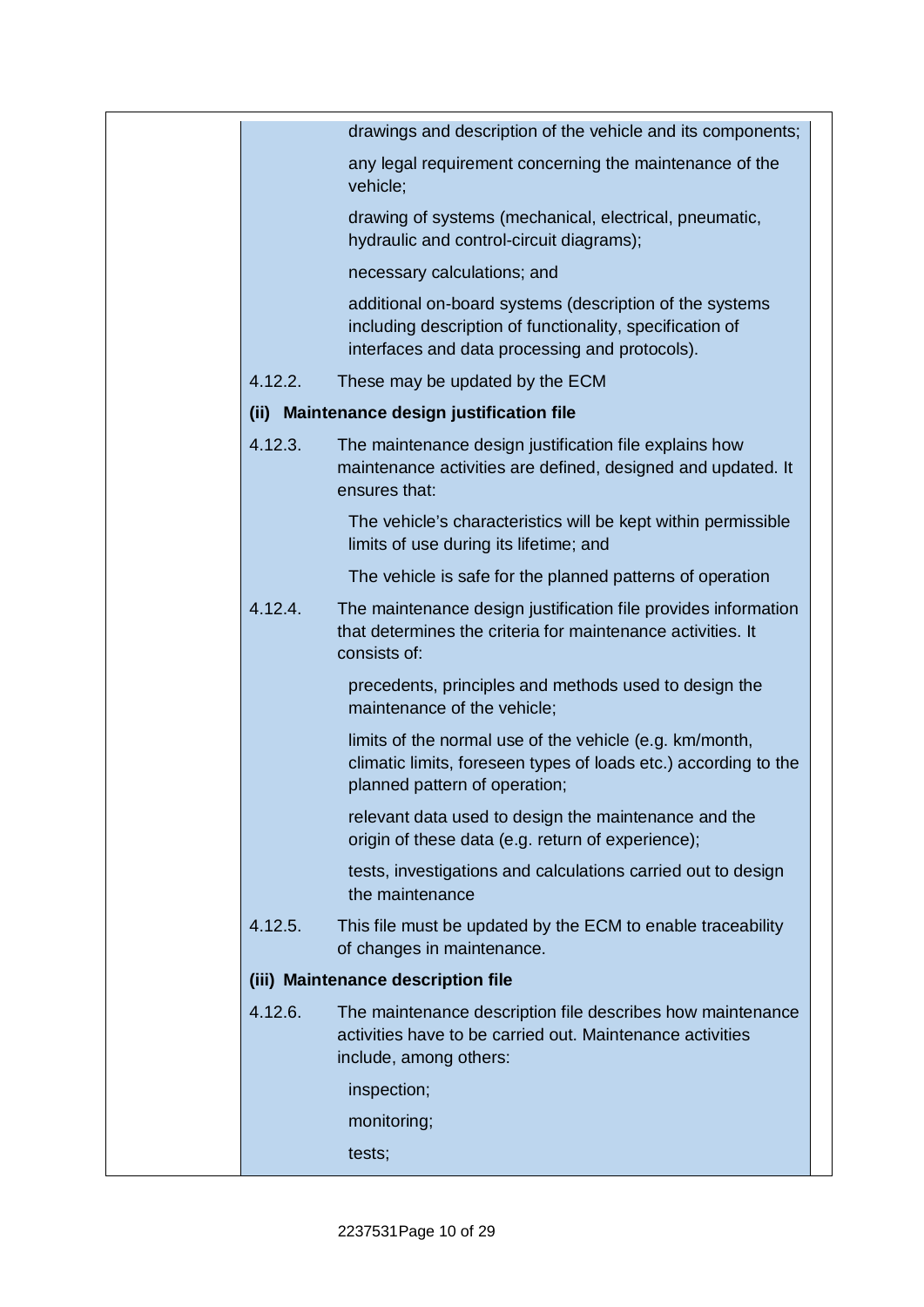|         | measurements;                                                                                                                                                                                                                                                                                                                                                                                                                                                                                                                                                                                                                     |  |
|---------|-----------------------------------------------------------------------------------------------------------------------------------------------------------------------------------------------------------------------------------------------------------------------------------------------------------------------------------------------------------------------------------------------------------------------------------------------------------------------------------------------------------------------------------------------------------------------------------------------------------------------------------|--|
|         | replacements;                                                                                                                                                                                                                                                                                                                                                                                                                                                                                                                                                                                                                     |  |
|         | adjustments; and                                                                                                                                                                                                                                                                                                                                                                                                                                                                                                                                                                                                                  |  |
|         | repairs.                                                                                                                                                                                                                                                                                                                                                                                                                                                                                                                                                                                                                          |  |
|         | Maintenance activities are split in to:                                                                                                                                                                                                                                                                                                                                                                                                                                                                                                                                                                                           |  |
|         | preventive maintenance; scheduled and controlled;                                                                                                                                                                                                                                                                                                                                                                                                                                                                                                                                                                                 |  |
|         | corrective maintenance;                                                                                                                                                                                                                                                                                                                                                                                                                                                                                                                                                                                                           |  |
|         | light and heavy maintenance                                                                                                                                                                                                                                                                                                                                                                                                                                                                                                                                                                                                       |  |
| 4.12.7. | The maintenance description file should contain at least the<br>following:                                                                                                                                                                                                                                                                                                                                                                                                                                                                                                                                                        |  |
|         | Component hierarchy and functional description. The<br>hierarchy sets up the boundaries of the rolling stock by<br>listing all the items belonging to the product structure of that<br>rolling stock and using an appropriate number of discrete<br>levels. The lowest item of the hierarchy must be a<br>replaceable component;                                                                                                                                                                                                                                                                                                  |  |
|         | Parts list which contains the technical and functional<br>descriptions of the spare parts (replaceable units) and<br>references from the spare part provider and manufacturer,<br>in order to allow identification and procurement of the<br>correct spare parts. The list must include all parts specified<br>for changing on condition, or which may require<br>replacement following electrical or mechanical malfunction,<br>or which will foreseeable require replacement after<br>accidental damage. Interoperability constituents must be<br>indicated and referenced to their corresponding declaration<br>of conformity. |  |
|         | A statement of the limit values for components which are<br>not to be exceeded in service. The possibility of specifying<br>operational restrictions in degraded mode (limit value<br>reached) is permitted.                                                                                                                                                                                                                                                                                                                                                                                                                      |  |
|         | European legal obligations - where components or systems<br>are subject to specific European legal obligations these<br>obligations must be listed.                                                                                                                                                                                                                                                                                                                                                                                                                                                                               |  |
|         | A maintenance plan i.e. the structured set of tasks to<br>perform the maintenance including the activities,<br>procedures and means. The set of tasks includes:                                                                                                                                                                                                                                                                                                                                                                                                                                                                   |  |
|         | disassembly/assembly instructions drawings necessary for<br>correct assembly/disassembly of replaceable parts;                                                                                                                                                                                                                                                                                                                                                                                                                                                                                                                    |  |
|         | maintenance criteria;                                                                                                                                                                                                                                                                                                                                                                                                                                                                                                                                                                                                             |  |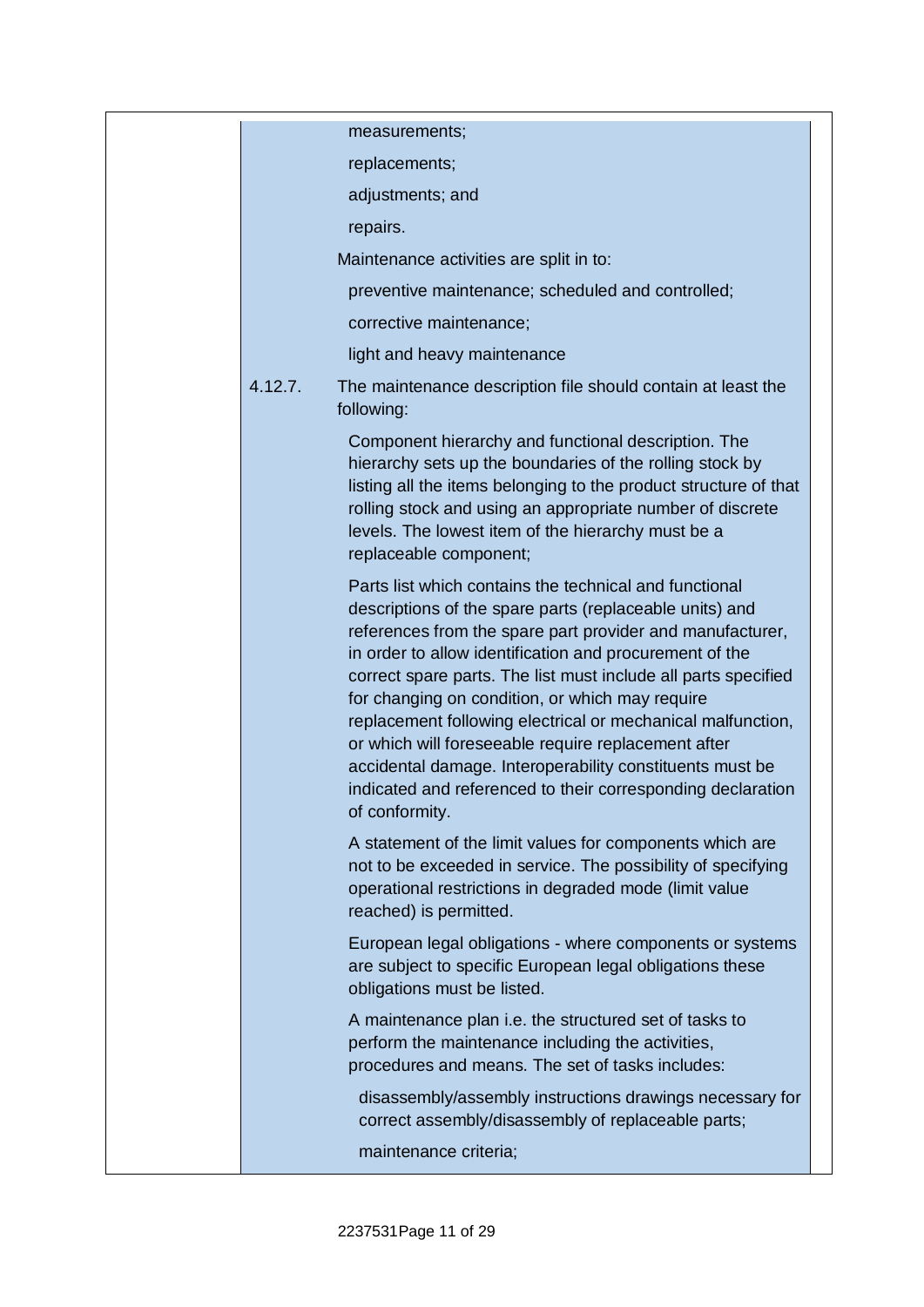checks and tests in particular of safety relevant parts; these include visual inspection and non-destructive tests (where appropriate e.g. to detect deficiencies that may impair safety); tools and materials required to undertake the task; consumables required to undertake the task; personal protective safety provision and equipment. Necessary tests and procedures to be undertaken before release to service and return to operation. **(iv) Configuration files** 4.12.8. The configuration files for each vehicle (parts list and bill of material) enables, in particular, traceability of maintenance activities throughout its lifecycle. They contain the records of maintenance performed. Traceability of maintenance records depends on their impact on safety and has to be compliant with applicable legislation. 4.12.9. Transport undertakings are required to describe their arrangements for safety through a safety management system (SMS), including arrangements to control risks relating to the supply of maintenance and materials (regulation 5(1)(d) of ROGS). A safety certificate held by a transport undertaking demonstrates that processes are in place to enable vehicle maintenance to be managed according to set standards and/or plans.ECMs, transport undertakings and infrastructure managers each have a role in managing risks arising from maintenance activities. Safety

## give rise to serious risks, or where hazards appear to be less well controlled. **What is the role of the ORR inspector in checking compliance with**

certificate and safety authorisation holders are subject to ORR inspections targeted at activities with the potential to

## 4.13. Transport undertakings are required to describe their arrangements for safety through a safety management system (SMS), including arrangements to control risks relating to the supply of maintenance and materials (regulation 5(1)(d) of ROGS). A safety certificate held by a transport undertaking demonstrates that processes are in place to enable vehicle maintenance to be managed according to set standards and/or plans. ECMs, transport undertakings and infrastructure managers each have a role in managing risks arising from maintenance activities. Safety certificate and safety authorisation holders are subject to ORR inspections targeted at

<span id="page-11-0"></span>**regulations 18A(2) and 18A(3)?**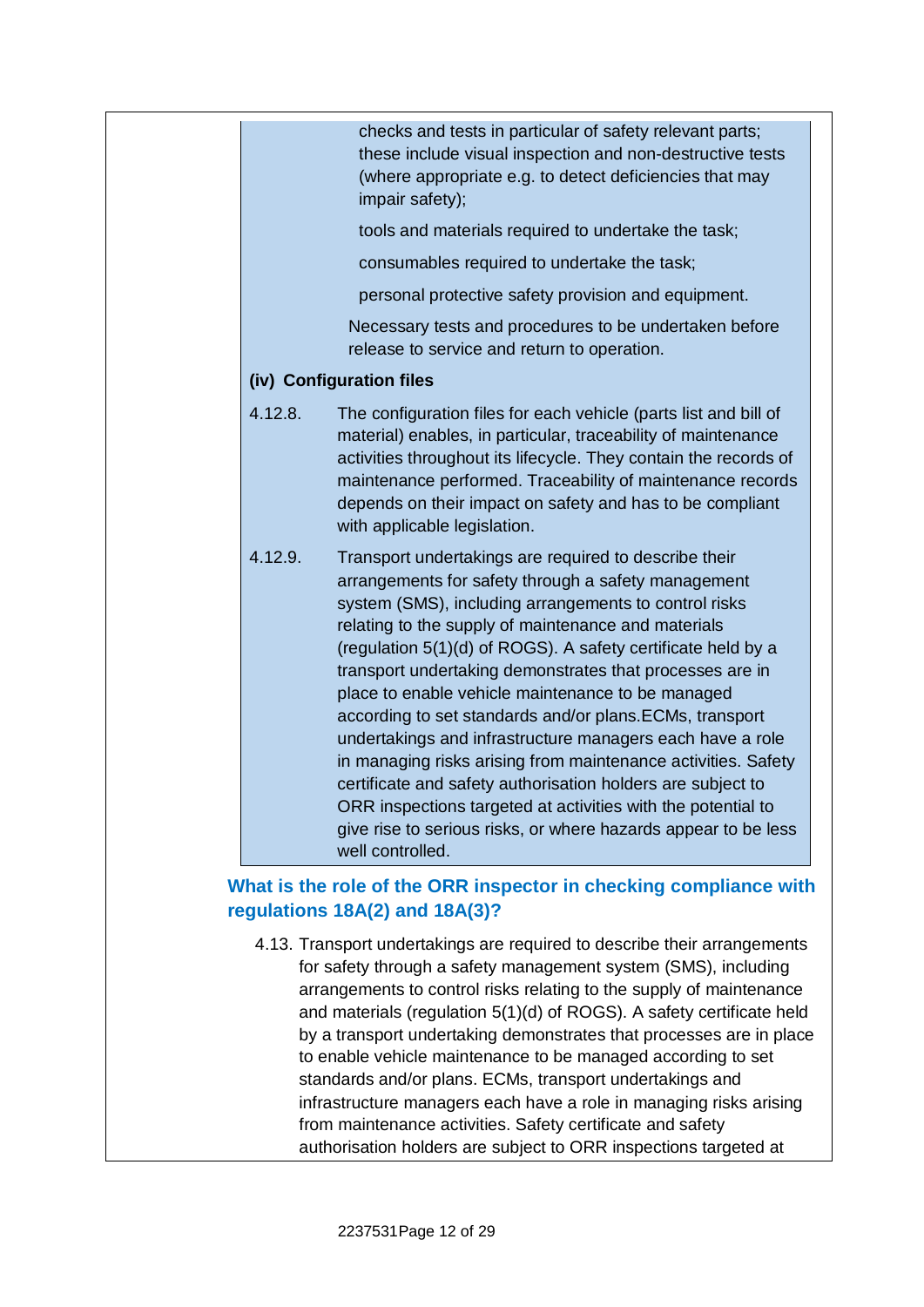activities with the potential to give rise to high risks, or where hazards appear to be less well-controlled.

- 4.14. ORR inspectors also have a role in checking that structural subsystems, for example those that go together to form rolling stock, are operated and maintained in accordance with the relevant essential requirements provided for in the respective TSIs and in compliance with the technical file of an authorised vehicle.
- 4.15. ORR inspectors may examine the maintenance system put in place by the ECM as part of the checks relating to the safety certificate or safety authorisation.

#### <span id="page-12-0"></span>**Maintenance of freight wagons**

- 4.16. An ECM responsible for the maintenance of freight wagons has to demonstrate compliance with regulations 18A(2) and (3) of ROGS and obtain an ECM certificate from a certification body. A list of certification bodies can be found on the Agency website: [https://eradis.era.europa.eu/safety\\_docs/ecm/certBodies/default.aspx](https://eradis.era.europa.eu/safety_docs/ecm/certBodies/default.aspx)
- 4.17. An ORR inspector can rely on an ECM certificate as confirmation that an ECM responsible for freight wagons complies with regulations 18A(2) and 18A(3) of ROGS. It should not be necessary for inspectors to inspect certificate holders to check compliance with the regulations. If an ORR inspector has justified reason to doubt the ability of an ECM to meet the criteria, perhaps through intelligence or because they have inspected the company for compliance with other requirements in ROGS (e.g. safety certificate/authorisation), the inspector should liaise with the certification body that issued the certificate in the first instance. Unless it is an emergency, the inspector should not carry out additional inspections or raise findings against an ECM without liaising with the certification body.

#### <span id="page-12-1"></span>**Disagreements between certification bodies and NSAs**

4.18. It is possible that differences of opinion will occur between ORR inspectors and certification bodies. For example, an ORR inspector may have a concern about an ECMs approach to complying with the requirements that the certification body has already accepted. It is important that in such circumstances the ORR inspector and certification body cooperate to mutually agree a course of action and not give the ECM conflicting instructions.

#### <span id="page-12-2"></span>**Certification bodies outside the UK**

4.19. If an ORR inspector needs to raise a concern or liaise with a certification body that is outside the UK they can do so directly or via the National Safety Authority (NSA) of the Member State the certification body is accredited in. The Agency's [Certification Body](https://eradis.era.europa.eu/safety_docs/ecm/certBodies/default.aspx)  [database](https://eradis.era.europa.eu/safety_docs/ecm/certBodies/default.aspx) can be used to identify the country the certification body is accredited in.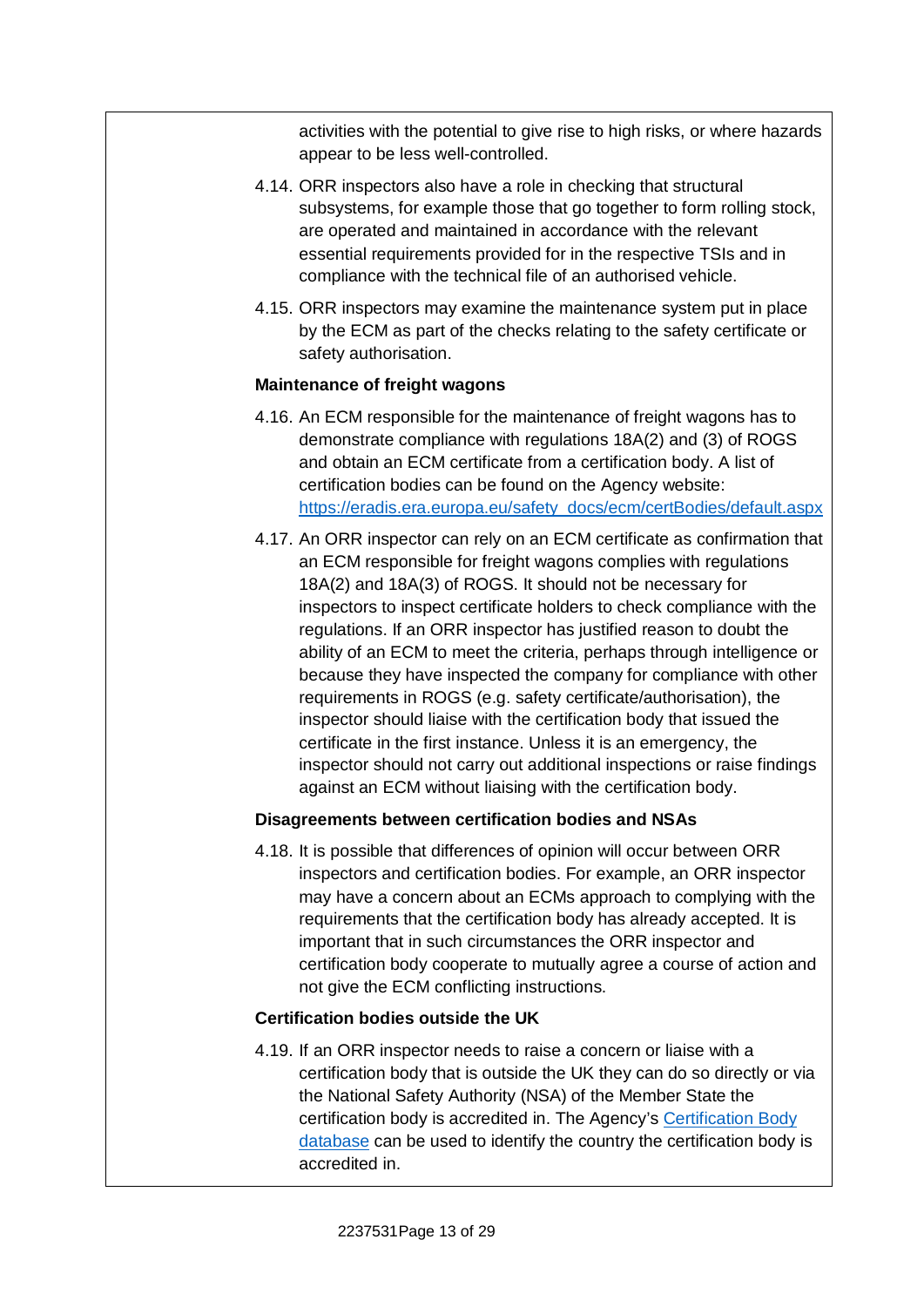4.20. The Agency has a duty to facilitate cooperation between certification bodies in order to harmonise the approach to the assessment of ECMs. Disputes between certification bodies in different Member States should be escalated to the Agency.

#### <span id="page-13-0"></span>**What is the role of the certification body?**

- 4.21. The certification body is responsible for verifying that an ECM complies with Regulations 18A(2) and 18A(3) and applies them consistently. An ECM Certificate will be issued by the certification body after an initial assessment has been carried out to verify that the ECM complies with the requirements and is capable of continuing to comply.
- 4.22. After issuing the ECM Certificate the certification body remains responsible for verifying that the ECM continues to comply with the requirements. The certification body may carry out additional audits or assessments ('surveillance' visits) and must investigate any allegations made by ORR inspectors, transport undertakings or anyone with justified reason to believe that the ECM does not comply with the requirements.
- 4.23. Certification bodies primarily issue certificates to ECMs of freight wagons but they may also issue certificates to ECMs of other vehicles if the ECM chooses to apply voluntarily or if the Agency extends the certification scheme to all vehicles (see [Section 3\)](#page-3-1).

#### <span id="page-13-1"></span>**ORR as a certification body**

4.24. ORR was a certification body until 31st May 2018. All transport undertakings should have transferred to a new certification body and ORR inspectors are no longer carrying out inspections of ECMs to check compliance with Regulations 18A(2) and 18A(3).

#### <span id="page-13-2"></span>**What happens if a certification body ceases trading?**

4.25. If a certification body ceases trading for whatever reason the certificates it issued do not automatically become invalid. ECMs that hold certificates issued by the certification body must transfer to a new certification body as soon as practicable and make arrangements for any programmed inspections/audits to be carried out on schedule.

## <span id="page-13-3"></span>**What is the role of the transport undertaking in relation to regulations 18A(2) and 18A(3)?**

- 4.26. All transport undertakings must manage the operational risks of running trains in an unsafe state. This is often achieved through predeparture checks and monitoring en-route by operational staff (commonly referred to as first level maintenance).
- 4.27. An ECM for freight wagons with a certificate demonstrates an effective and efficient way of supporting the control of risks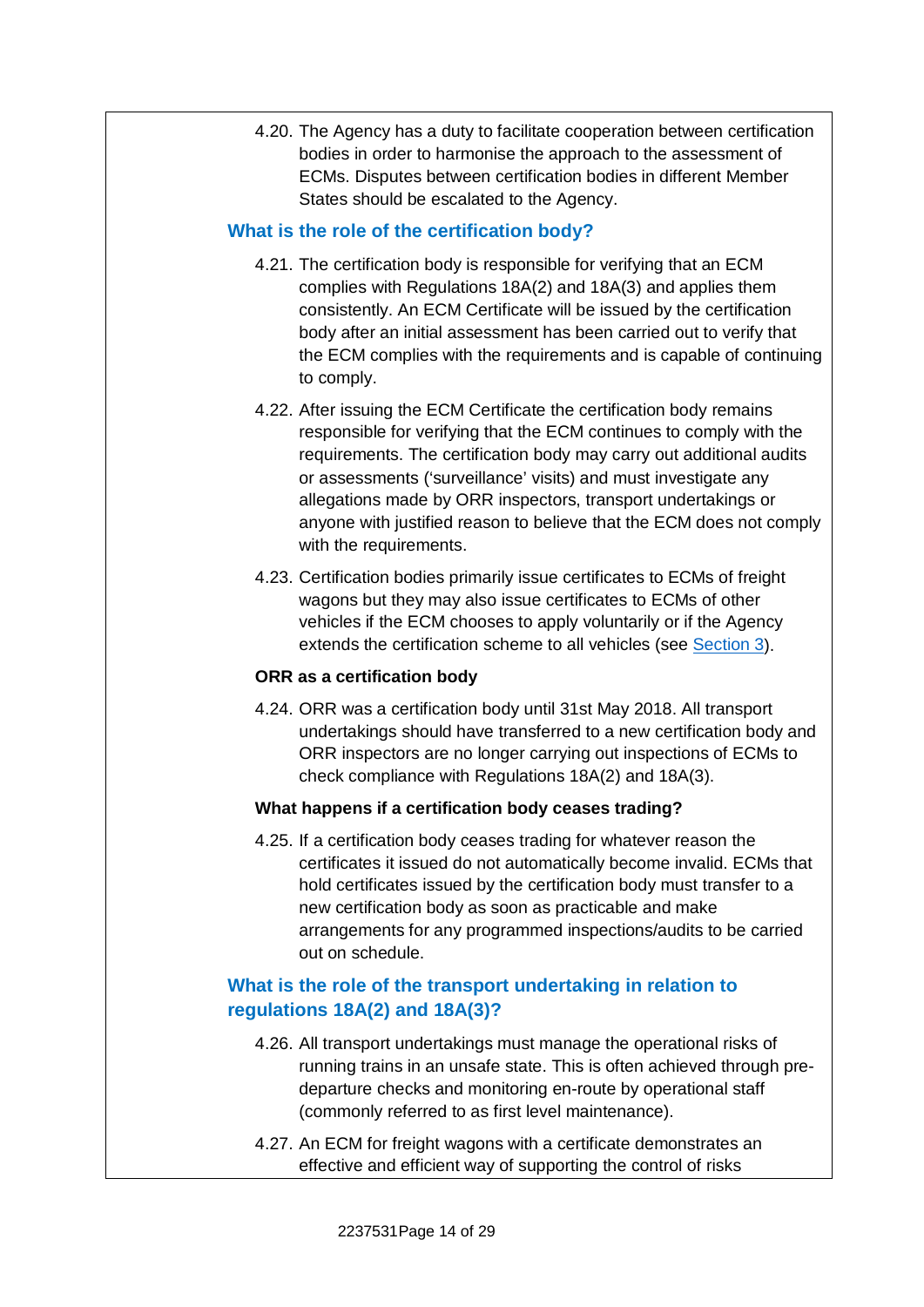associated with the supply of maintenance. This provides assurance to the transport undertaking that the ECM complies with regulations 18A(2) and 18A(3) of ROGS.

4.28. Transport undertakings must recognise this ECM certificate, but this does not remove their day-to-day responsibilities to operate safe trains (as set out in the safety management system).

#### <span id="page-14-0"></span>**The transfer of vehicles from one ECM to another**

- 4.29. From time to time the maintenance of vehicles may be transferred from one ECM to another. The registration holder is responsible for updating the registration entity with the new ECM's details. The incoming ECM should request from the previous ECM all the necessary information regarding maintenance.
- 4.30. As far as possible, the incoming and outgoing ECMs should reach an agreement on what information will be transferred with the vehicle and this should include the following as a minimum:

#### *For vehicles authorised for placing in service*

- the latest maintenance documentation;
- reports from Notified Bodies ("NoBos");
- initial technical documentation;
- declarations of verifications and conformity to TSIs; and
- the authorisation for placing in service.

#### *For existing vehicles*

- the existing maintenance documentation;
- the existing homologation (i.e. engineering acceptance) certificates, or equivalent, including the possible limits of use; and
- all additional information requested by contract between both ECMs.
- 4.31. In cases of insolvency, it is possible that no information or insufficient information on maintenance is communicated to the new ECM. To ensure that at least safety-critical information is transferred with the vehicle, the registration holder may decide to request, by contract from the ECM, provisions related to the property of maintenance documentation (including any modification to it).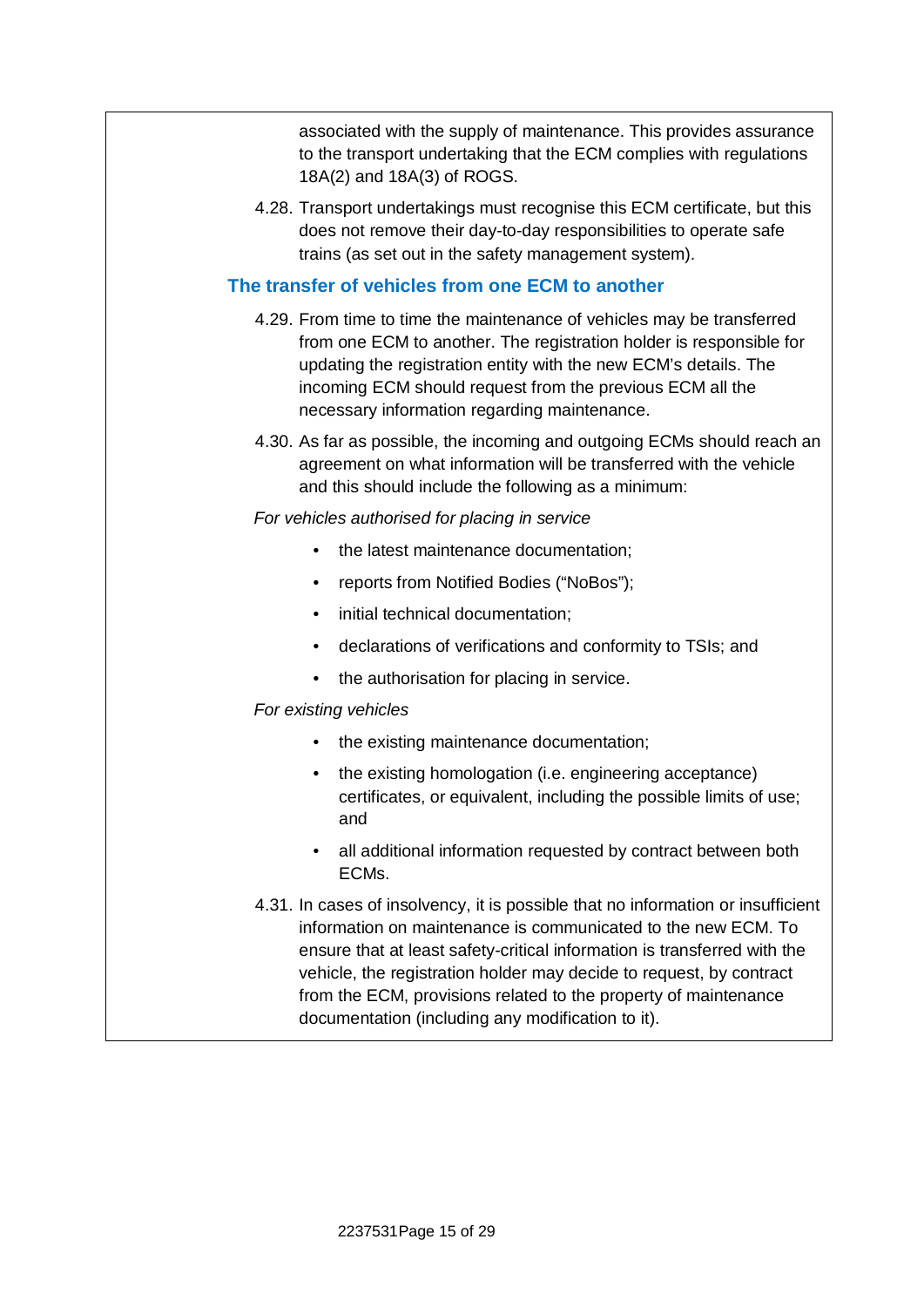# **Action**<br>(**optional**)

Note: Where the RIG relates to any potential enforcement action to be taken by *an inspector, this section must include a clear steer as to what form that action should take.*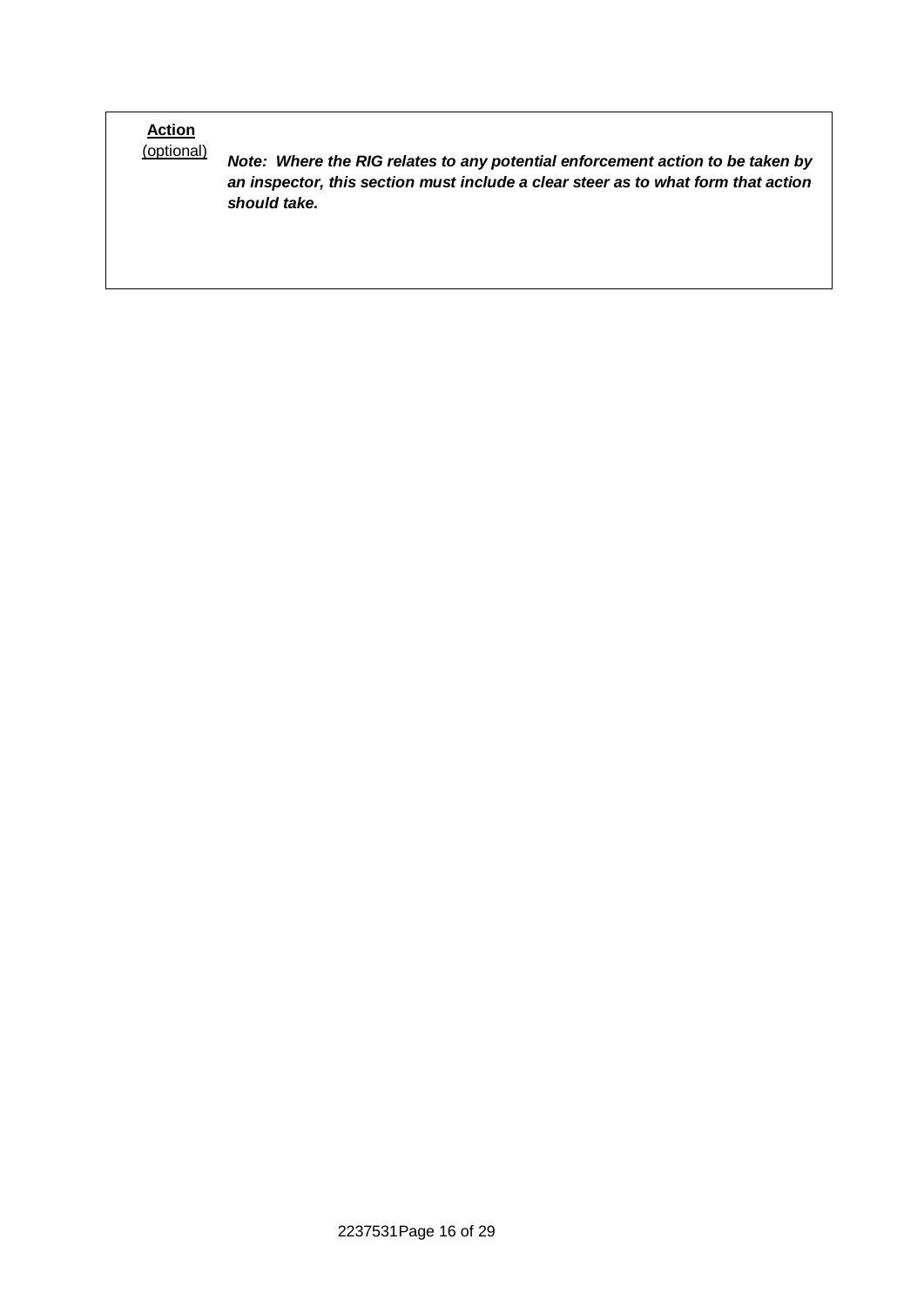## **Requirements for a system of maintenance**

*(Taken from Annex III of European Commission Regulation 445/2011 and adapted for the Rail Guidance Document on the ECM requirements in regulation 18A of ROGS)*

The system of maintenance is composed of the following four functions:

- (I) **the management function**, which supervises and coordinates the maintenance functions referred to in points (II) to (IV) and ensures the safe state of the vehicles in the railway system;
- (II) **the maintenance development function**, which is responsible for the management of the maintenance documentation, including the configuration management, based on design and operational data as well as on performance and return on experience;
- (III) **the fleet maintenance management function**, which manages the vehicle's removal for maintenance and its return to operation after maintenance; and
- (IV) **the maintenance delivery function**, which delivers the required technical maintenance of a vehicle or parts of it, including the release to service documentation.

#### **(I) Requirements for the management function**

1. **Leadership** — commitment to the development and implementation of the maintenance system of the organisation and to the continuous improvement of its effectiveness

The organisation must have procedures for:

- (a) establishing a maintenance policy appropriate to the organisation's type and extent of service and approved by the organisation's chief executive or his or her representative;
- (b) ensuring that safety targets are established, in line with the legal framework and consistent with an organisation's type, extent and relevant risks;
- (c) assessing its overall safety performance in relation to its corporate safety targets;
- (d) developing plans and procedures for reaching its safety targets;
- (e) ensuring the availability of the resources needed to perform all processes to comply with the requirements of this Annex;
- (f) identifying and managing the impact of other management activities on the maintenance system;
- (g) ensuring that senior management is aware of the results of performance monitoring and audits and takes overall responsibility for the implementation of changes to the maintenance system;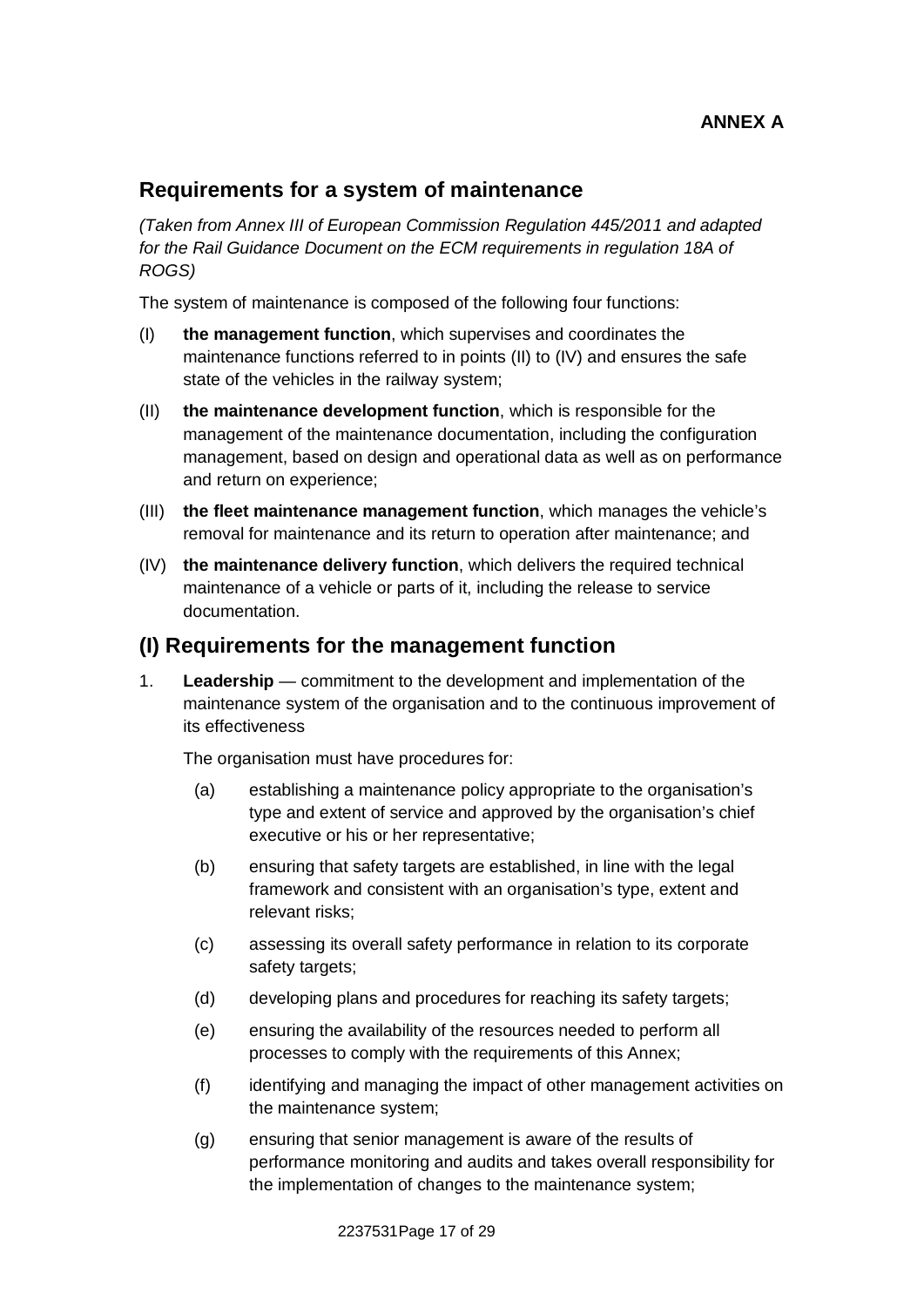- (h) ensuring that staff and staff representatives are adequately represented and consulted in defining, developing, monitoring and reviewing the safety aspects of all related processes that may involve staff.
- 2. Risk **assessment** a structured approach to assess risks associated with the maintenance of vehicles, including those directly arising from operational processes and the activities of other organisations or persons, and to identify the appropriate risk control measures
	- 2.1. The organisation must have procedures for:
		- (a) analysing risks relevant to the extent of operations carried out by the organisation, including the risks arising from defects and construction non-conformities or malfunctions throughout the lifecycle;
		- (b) evaluating the risks referred to in point (a);
		- (c) developing and putting in place risk control measures.
	- 2.2. The organisation must have procedures and arrangements in place to recognise the need and commitment to collaborate with keepers, transport undertakings, infrastructure managers, or other interested parties.
	- 2.3. The organisation must have risk assessment procedures to manage changes in equipment, procedures, organisation, staffing or interfaces, and to apply Commission Regulation (EU) No 402/2013 (as amended) (the common safety method for risk evaluation and assessment).
	- 2.4. When assessing risk, an organisation must have procedures to take into account the need to determine, provide and sustain an appropriate working environment which conforms to Union and national legislation, in particular Council Directive 89/391/EEC (primarily implemented in Great Britain by the Management of Health and Safety at Work Regulations 1999).
- 3. **Monitoring** a structured approach to ensure that risk control measures are in place, working correctly and achieving the organisation's objectives
	- 3.1. The organisation must have a procedure to regularly collect, monitor and analyse relevant safety data, including:
		- (a) the performance of relevant processes;
		- (b) the results of processes (including all contracted services and products);
		- (c) the effectiveness of risk control arrangements;
		- (d) information on experience, malfunctions, defects and repairs arising from day-to-day operation and maintenance.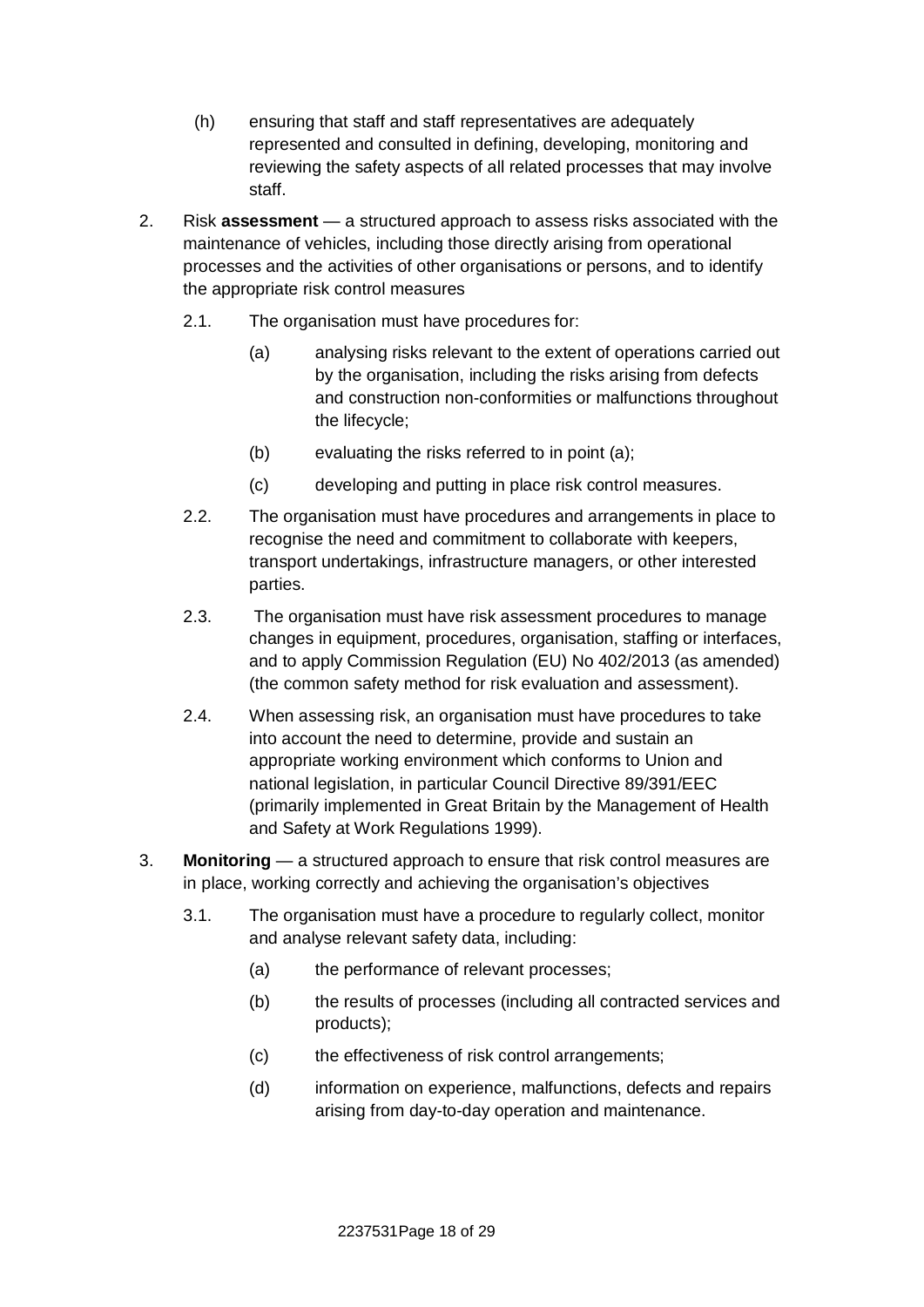- 3.2. The organisation must have procedures to ensure that accidents, incidents, near-misses and other dangerous occurrences are reported, logged, investigated and analysed.
- 3.3. For a periodic review of all processes, the organisation must have an internal auditing system which is independent, impartial and acts in a transparent way. This system must have procedures in place to:
	- (a) develop an internal audit plan, which can be revised depending on the results of previous audits and monitoring of performance;
	- (b) analyse and evaluate the results of the audits;
	- (c) propose and implement specific corrective measures/actions;
	- (d) verify the effectiveness of previous measures/actions.
- 4. **Continuous improvement** a structured approach to analyse the information gathered through regular monitoring, auditing, or other relevant sources and to use the results to learn and to adopt preventive or corrective measures in order to maintain or improve the level of safety

The organisation must have procedures to ensure that:

- (a) identified shortcomings are rectified;
- (b) new safety developments are implemented;
- (c) internal audit findings are used to bring about improvement in the system;
- (d) preventive or corrective actions are implemented, when needed, to ensure compliance of the railway system with standards and other requirements throughout the lifecycle of equipment and operations;
- (e) relevant information relating to the investigation and causes of accidents, incidents, near-misses and other dangerous occurrences is used to learn and, where necessary, to adopt measures in order to improve the level of safety;
- (f) relevant recommendations from the national safety authority, from the national investigation body and from industry or internal investigations are evaluated and implemented if appropriate;
- (g) relevant reports/information from transport undertakings/infrastructure managers and keepers or other relevant sources are considered and taken into account.
- 5. **Structure and responsibility** a structured approach to define the responsibilities of individuals and teams for secure delivery of the organisation's safety objectives
	- 5.1. The organisation must have procedures to allocate responsibilities for all relevant processes throughout the organisation.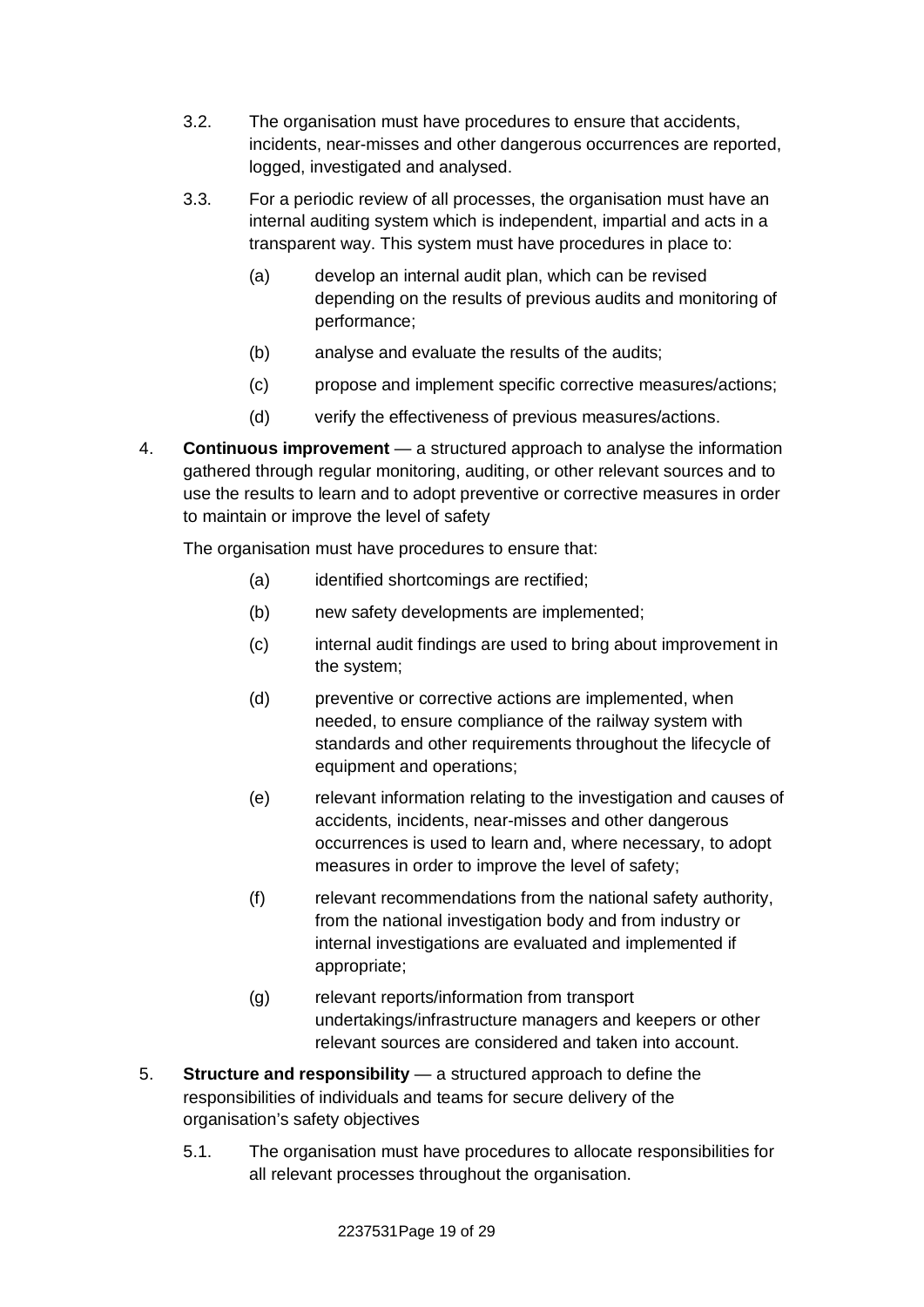- 5.2. The organisation must have procedures to clearly define safety-related areas of responsibility and the distribution of responsibilities to specific functions associated with them as well as their interfaces. These include the procedures indicated above between the organisation and the keepers and, where appropriate, transport undertakings and infrastructure managers.
- 5.3. The organisation must have procedures to ensure that staff with delegated responsibilities within the organisation have the authority, competence and appropriate resources to perform their functions. Responsibility and competence should be coherent and compatible with the given role, and delegation must be in writing.
- 5.4. The organisation must have procedures to ensure the coordination of activities related to relevant processes across the organisation.
- 5.5. The organisation must have procedures to hold those with a role in the management of safety accountable for their performance.
- 6. **Competence management** a structured approach to ensure that employees have the competences required in order to achieve the organisation's objectives safely, effectively and efficiently in all circumstances
	- 6.1. The organisation must set up a competence management system providing for:
		- (a) the identification of posts with responsibility for performing within the system all the processes necessary for compliance with the requirements of this Annex;
		- (b) the identification of posts involving safety tasks;
		- (c) the allocation of staff with the appropriate competence to relevant tasks.
	- 6.2. Within the organisation's competence management system, there must be procedures to manage the competence of staff, including at least:
		- (a) identification of the knowledge, skills and experience required for safety-related tasks as appropriate for the responsibilities;
		- (b) selection principles, including basic educational level, mental aptitude and physical fitness;
		- (c) initial training and qualification or certification of acquired competence and skills;
		- (d) assurance that all staff are aware of the relevance and importance of their activities and how they contribute to the achievement of safety objectives;
		- (e) on-going training and periodical updating of existing knowledge and skills;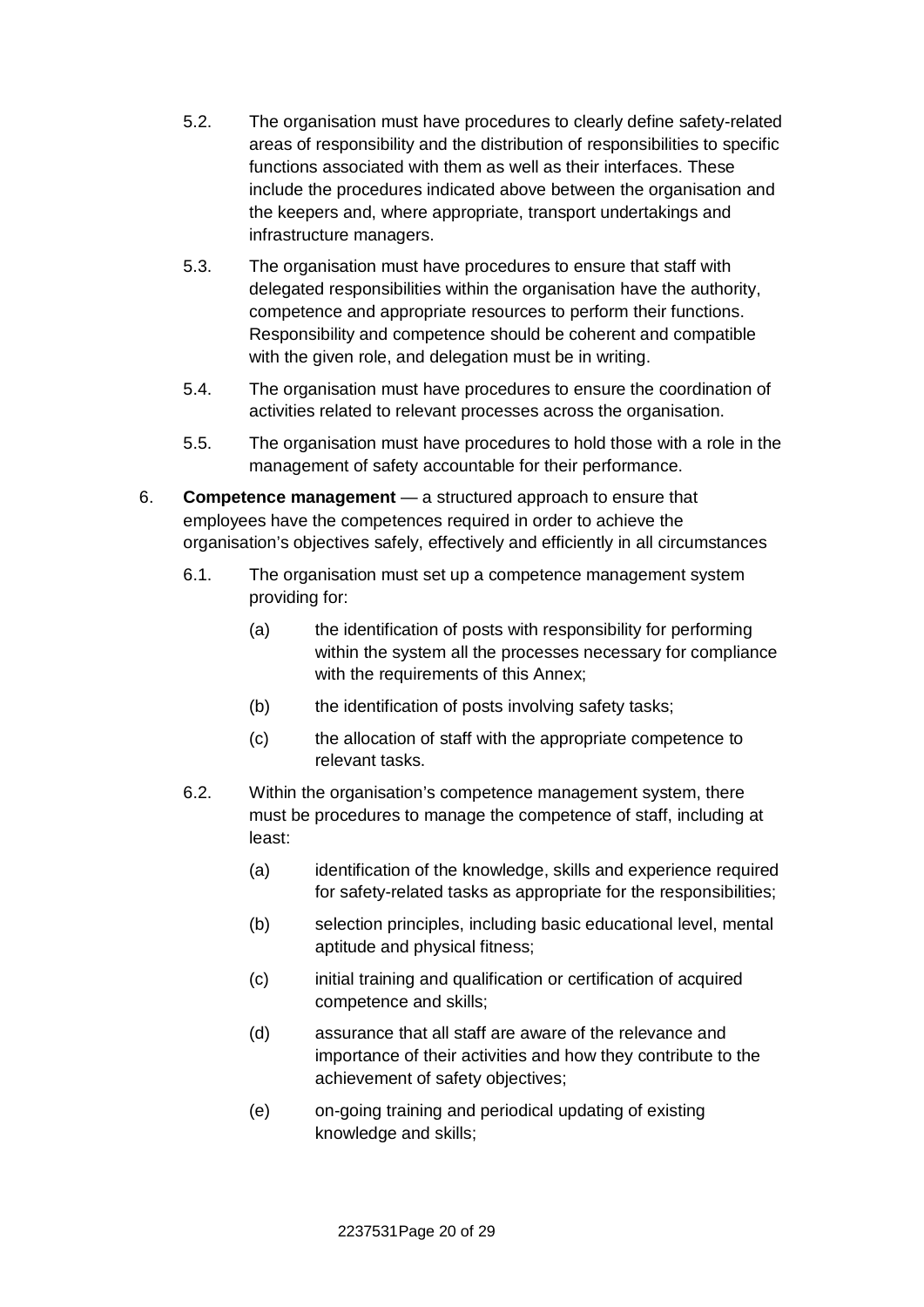- (f) periodic checks of competence, mental aptitude and physical fitness where appropriate;
- (g) special measures in the case of accidents/incidents or long absences from work, as required.
- 7. **Information** a structured approach to ensure that important information is available to those making judgments and decisions at all levels of the organisation
	- 7.1. The organisation must have procedures to define reporting channels to ensure that, within the entity itself and in its dealings with other actors, including infrastructure managers, railways undertakings and keepers, information on all relevant processes is duly exchanged and submitted to the person having the right role both within its own organisation and in other organisations, in a prompt and clear way.
	- 7.2. To ensure an adequate exchange of information, the organisation must have procedures for:
		- (a) the receipt and processing of specific information;
		- (b) the identification, generation and dissemination of specific information;
		- (c) making available reliable and up-to-date information.
	- 7.3. The organisation must have procedures to ensure that key operational information is:
		- (a) relevant and valid;
		- (b) accurate;
		- (c) complete;
		- (d) appropriately updated;
		- (e) controlled;
		- (f) consistent and easy to understand (including the language used);
		- (g) made known to staff before it is applied;
		- (h) easily accessible to staff, with copies provided to them where required.
	- 7.4. The requirements set out in points 7.1, 7.2 and 7.3 apply in particular to the following operational information:
		- (a) checks of the accuracy and completeness of national vehicle registers regarding the identification (including means) and registration of the vehicles maintained by the organisation;
		- (b) maintenance documentation;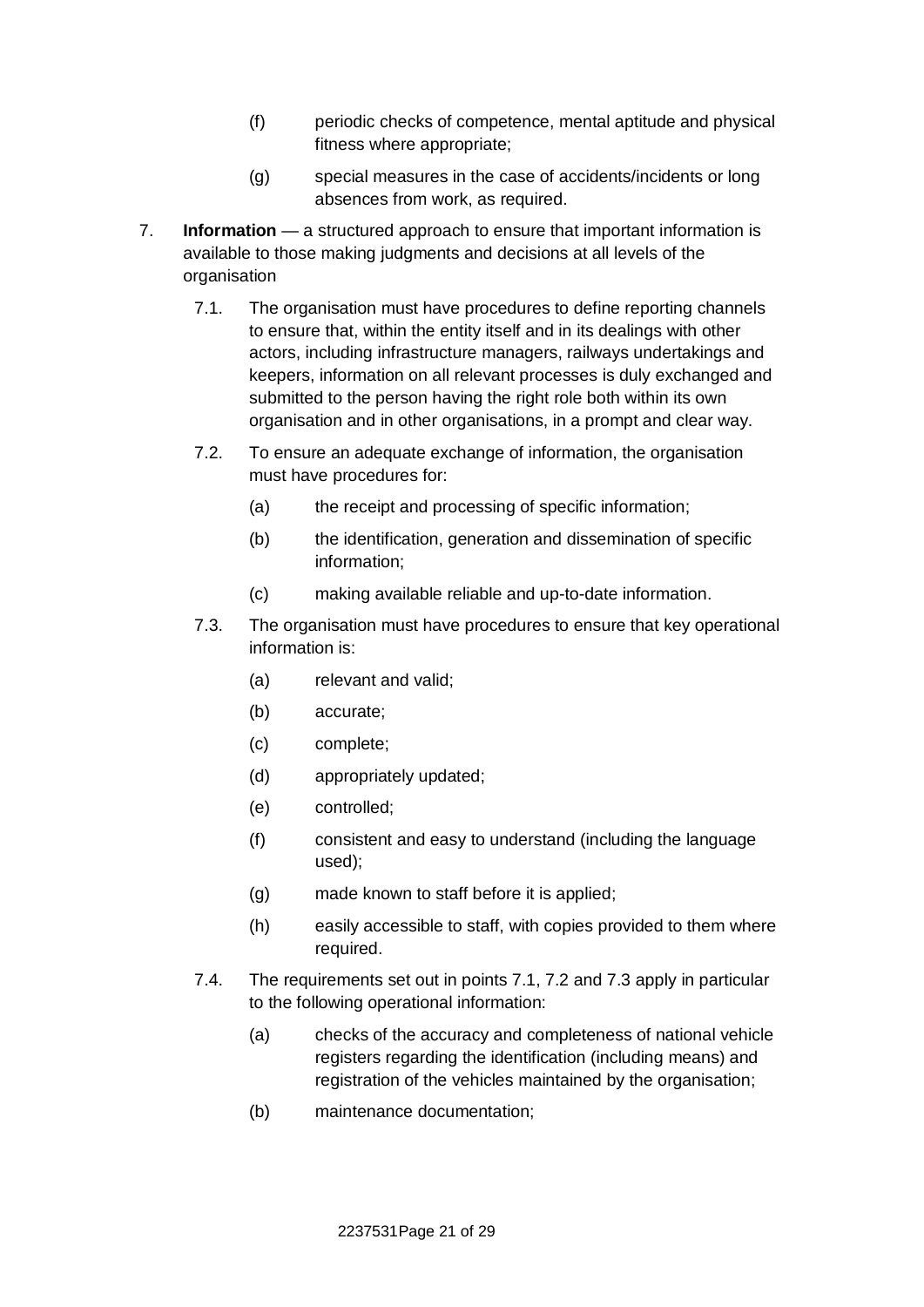- (c) information on support provided to keepers and, where appropriate, to other parties, including transport undertakings/infrastructure managers;
- (d) information on the qualification of staff and subsequent supervision during maintenance development;
- (e) information on operations (including mileage, type and extent of activities, incidents/accidents) and requests of transport undertakings, keepers and infrastructure managers;
- (f) records of maintenance performed, including information on deficiencies detected during inspections and corrective actions taken by transport undertakings or by infrastructure managers such as inspections and monitoring undertaken before the departure of the train or en route;
- (g) release to service and return to operation;
- (h) maintenance orders;
- (i) technical information to be provided to transport undertakings/infrastructure managers and keepers for maintenance instructions;
- (j) emergency information concerning situations where the safe state of running is impaired, which may consist of:
- (i) the imposition of restrictions of use or specific operating conditions for the vehicles maintained by the organisation or other vehicles of the same series even if maintained by other entities in charge of maintenance, whereby this information should also be shared with all involved parties;
- (ii) urgent information on safety-related issues identified during maintenance, such as deficiencies detected in a component common to several types or series of vehicles;
- (k) all relevant information/data needed to submit the annual maintenance report to the certification body and to the relevant customers (including keepers), whereby this report must also be made available upon request to national safety authorities.
- 8. **Documentation** a structured approach to ensure the traceability of all relevant information
	- 8.1. The organisation must have adequate procedures in place to ensure that all relevant processes are duly documented.
	- 8.2. The organisation must have adequate procedures in place to:
		- (a) regularly monitor and update all relevant documentation;
		- (b) format, generate, distribute and control changes to all relevant documentation;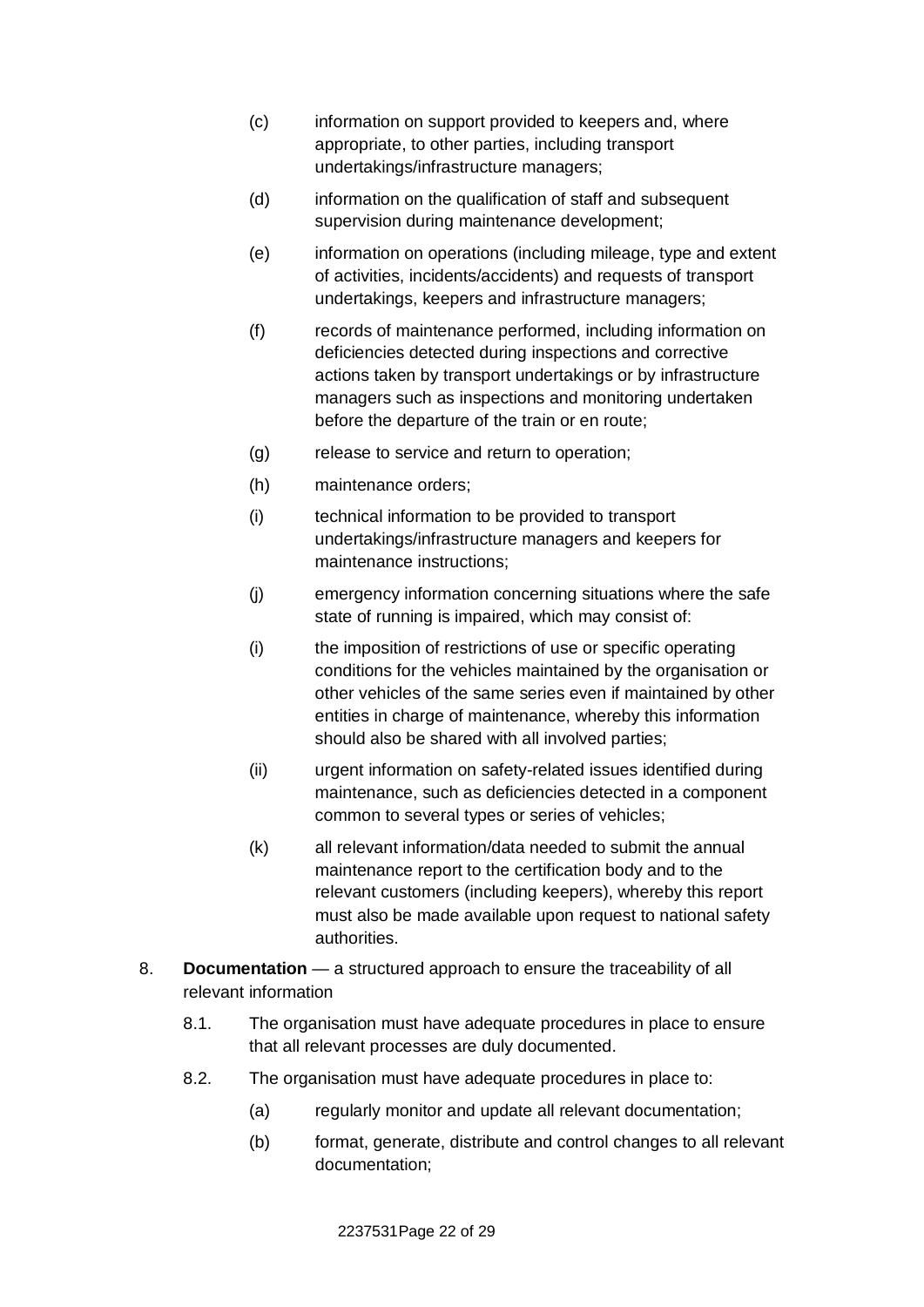- (c) receive, collect and archive all relevant documentation.
- 9. **Contracting** activities a structured approach to ensure that subcontracted activities are managed appropriately in order for the organisation's objectives to be achieved
	- 9.1. The organisation must have procedures in place to ensure that safety related products and services are identified.
	- 9.2. When making use of contractors and/or suppliers for safety related products and services, the organisation must have procedures in place to verify at the time of selection that:
		- (a) contractors, subcontractors and suppliers are competent;
		- (b) contractors, subcontractors and suppliers have a maintenance and management system that is adequate and documented.
	- 9.3. The organisation must have a procedure to define the requirements that such contractors and suppliers have to meet.
	- 9.4. The organisation must have procedures to monitor the awareness of suppliers and/or contractors of risks they entail to the organisation's operations.
	- 9.5. When the maintenance/management system of a contractor or supplier is certified, the monitoring process described in point 3 may be limited to the results of the contracted operational processes referred to in point 3.1(b).
	- 9.6. At least the basic principles for the following processes must be clearly defined, known and allocated in the contract between the contracting parties:
		- (a) responsibilities and tasks relating to railway safety issues:
		- (b) obligations relating to the transfer of relevant information between both parties;
		- (c) the traceability of safety-related documents.

## **(II) Requirements for the maintenance development function**

- 1. The organisation must have a procedure to identify and manage all maintenance activities affecting safety and safety- critical components.
- 2. The organisation must have procedures to guarantee conformity with the essential requirements for interoperability, including updates throughout the lifecycle, by:
	- (a) ensuring compliance with the specifications related to the basic parameters for interoperability as set out in the relevant technical specifications for interoperability (TSIs);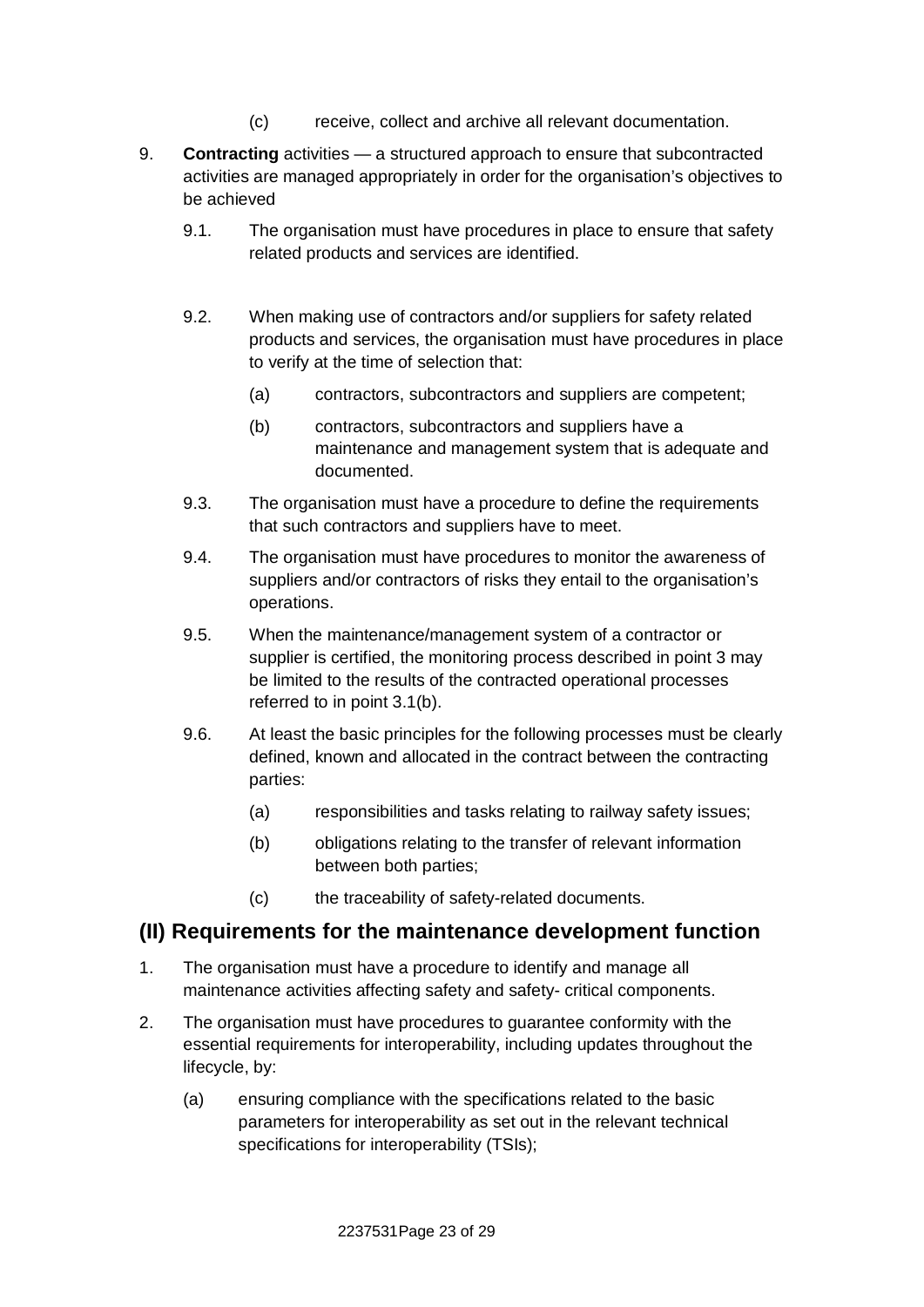- (b) verifying in all circumstances the consistency of the maintenance file with the authorisation of placing-in-service (including any national safety authority requirements), the declarations of conformity to TSIs, the declarations of verification, and the technical file;
- (c) managing any substitution in the course of maintenance in compliance with the requirements of the Directive 2008/57/EC (transposed in Great Britain as the Railways (Interoperability) Regulations 2011) and the relevant TSIs;
- (d) identifying the need for risk assessment regarding the potential impact of the substitution in question on the safety of the railway system;
- (e) managing the configuration of all technical changes affecting the system integrity of the vehicle.
- 3. The organisation must have a procedure to design and to support the implementation of maintenance facilities, equipment and tools specifically developed and required for maintenance delivery. The organisation must have a procedure to check that these facilities, equipment and tools are used, stored and maintained according to their maintenance schedule and in conformity with their maintenance requirements.
- 4. When vehicles start operations, the organisation must have procedures to:
	- (a) obtain the initial documentation and to collect sufficient information on planned operations;
	- (b) analyse the initial documentation and to provide the first maintenance file, also taking into account the obligations contained in any associated guarantees;
	- (c) ensure that the implementation of the first maintenance file is done correctly.
- 5. To keep the maintenance file updated throughout the lifecycle of a vehicle, the organisation must have procedures to:
	- (a) collect at least the relevant information in relation to:
		- (i) the type and extent of operations effectively performed, including, but not limited to, operational incidents with a potential to affect the safety integrity of the vehicle;
		- (ii) the type and extent of operations planned;
		- (iii) the maintenance effectively performed;
	- (b) define the need for updates, taking into account the limit values for interoperability;
	- (c) make proposals for and approve changes and their implementation, with a view to a decision based on clear criteria, taking into account the findings from risk assessment;
	- (d) ensure that the implementation of changes is done correctly.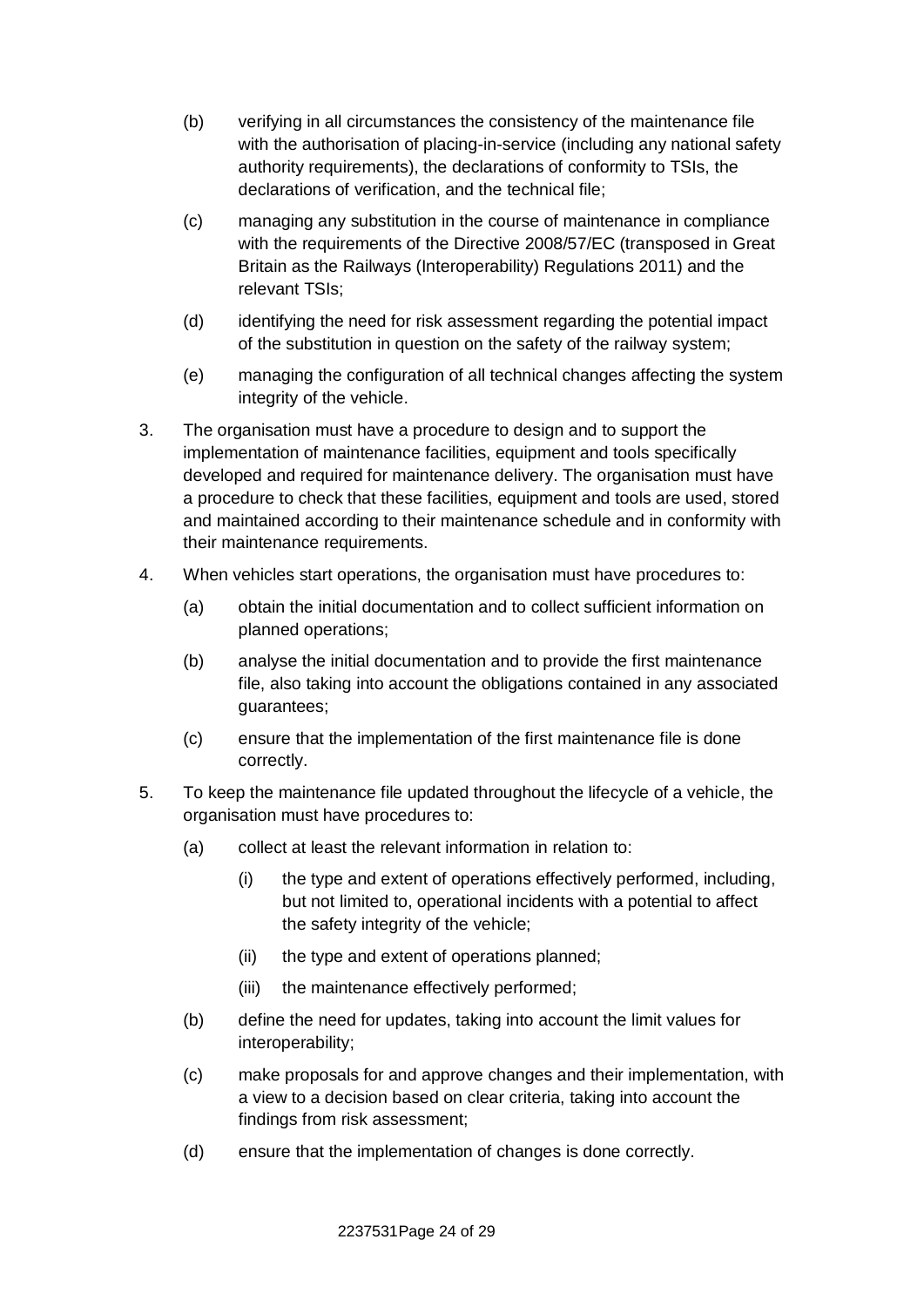- 6. When the competence management process is applied to the maintenance development function, at least the following activities affecting safety must be taken into account:
	- (a) assessment of the significance of changes for the maintenance file and proposed substitutions in the course of maintenance;
	- (b) engineering disciplines required for managing the establishment and the changes of maintenance file and the development, assessment, validation and approval of substitutions in the course of maintenance;
	- (c) joining techniques (including welding and bonding), brake systems, wheel sets and draw gear, non-destructive testing techniques and maintenance activities on specific components of freight wagons for the transport of dangerous goods such as tanks and valves.
- 7. When the documentation process is applied to the maintenance development function, the traceability of at least the following elements needs to be guaranteed:
	- (a) the documentation relating to the development, assessment, validation and approval of a substitution in the course of maintenance;
	- (b) the configuration of vehicles, including, but not limited to, components related to safety;
	- (c) records of the maintenance performed;
	- (d) results of studies concerning return on experience;
	- (e) all the successive versions of the maintenance file, including risk assessment;
	- (f) reports on the competence and supervision of maintenance delivery and fleet maintenance management;
	- (g) technical information to be provided to support keepers, transport undertakings and infrastructure managers.

## **(III) Requirements for the fleet maintenance management function**

- 1. The organisation must have a procedure to check the competence, availability and capability of the entity responsible for maintenance delivery before placing maintenance orders. This requires that the maintenance workshops are duly qualified to decide upon the requirements for technical competences in the maintenance delivery function.
- 2. The organisation must have a procedure for the composition of the work package and for the issue and release of the maintenance order.
- 3. The organisation must have a procedure to send vehicles for maintenance in due time.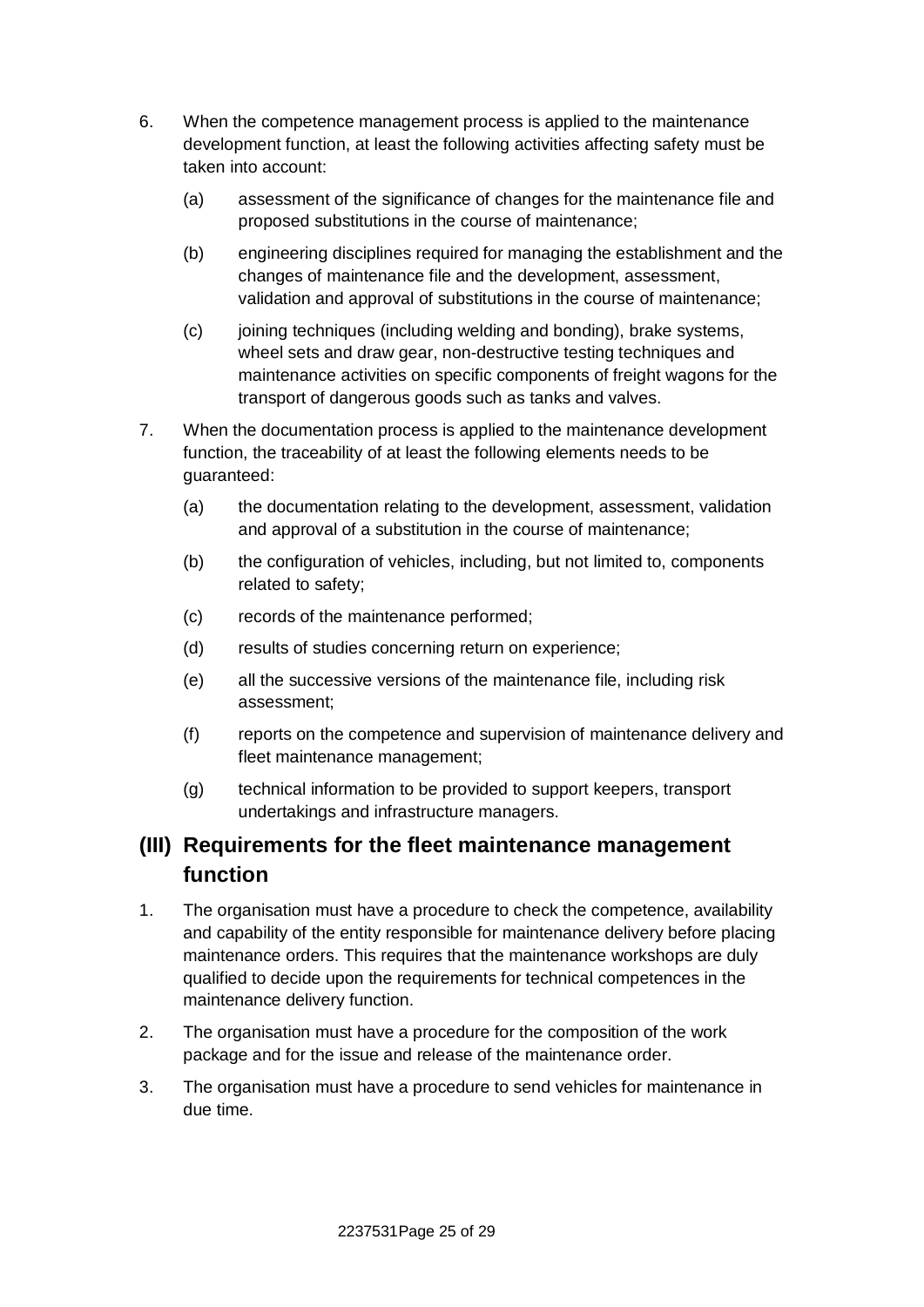- 4. The organisation must have a procedure to manage the removal of vehicles from operation for maintenance or when defects have been identified.
- 5. The organisation must have a procedure to define the necessary control measures applied to the maintenance delivered and the release to service of the vehicles.
- 6. The organisation must have a procedure to issue a notice to return to operation, taking into account the release to service documentation.
- 7. When the competence management (CM) process is applied to the fleet maintenance management function, at least the return to operation must be taken into account.
- 8. When the information process is applied to the fleet maintenance management function, at least the following elements need to be provided to the maintenance delivery function:
	- (a) applicable rules and technical specifications;
	- (b) the maintenance plan for each vehicle;
	- (c) a list of spare parts, including a sufficiently detailed technical description of each part to allow like-for-like replacement with the same guarantees;
	- (d) a list of materials, including a sufficiently detailed description of their use and the necessary health and safety information;
	- (e) a dossier that defines the specifications for activities affecting safety and contains intervention and in-use restrictions for components;
	- (f) a list of components or systems subject to legal requirements and a list of these requirements (including brake reservoirs and tanks for the transport of dangerous goods);
	- (g) all additional relevant information related to safety according to the risk assessment performed by the organisation.
- 9. When the information process is applied to the fleet maintenance management function, at least the return to operation, including restrictions on use relevant to users (transport undertakings and infrastructure managers), needs to be communicated to interested parties.
- 10. When the documentation process is applied to the fleet maintenance management function, at least the following elements need to be recorded:
	- (a) maintenance orders;
	- (b) return to operation, including restrictions on use relevant to transport undertakings and infrastructure managers.

## **(IV) Requirements for the maintenance delivery function**

- 1. The organisation must have procedures to:
	- (a) check the completeness and appropriateness of the information delivered by the fleet maintenance management function in relation to the activities ordered;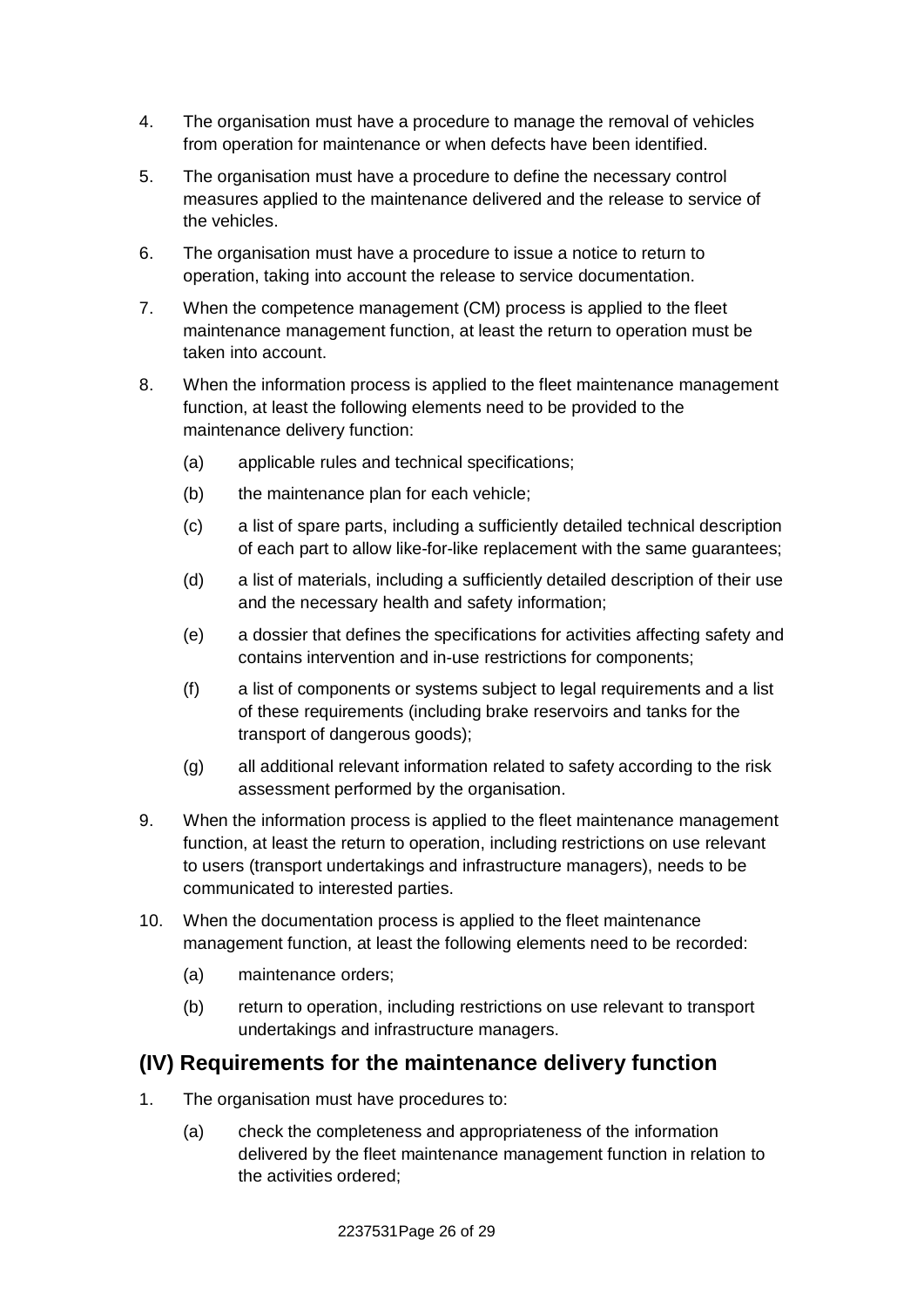- (b) control the use of the required, relevant maintenance documents and other standards applicable to the delivery of maintenance services in accordance with maintenance orders;
- (c) ensure that all relevant maintenance specifications in the maintenance orders are available to all involved staff (e.g. they are contained in internal working instructions);
- (d) ensure that all relevant maintenance specifications, as defined in applicable regulations and specified standards contained in the maintenance orders, are available to all involved staff (e.g. they are contained in internal working instructions).
- 2. The organisation must have procedures to ensure that:
	- (a) components (including spare parts) and materials are used as specified in the maintenance orders and supplier documentation;
	- (b) components and materials are stored, handled and transported in a manner that prevents wear and damage and as specified in the maintenance orders and supplier documentation;
	- (c) all components and materials, including those provided by the customer, comply with relevant national and international rules as well as with the requirements of relevant maintenance orders.
- 3. The organisation must have procedures to determine, identify, provide, record and keep available suitable and adequate facilities, equipment and tools to enable it to deliver the maintenance services in accordance with maintenance orders and other applicable specifications, ensuring:
	- (a) the safe delivery of maintenance, including the health and safety of maintenance staff;
	- (b) ergonomics and health protection, also including the interfaces between users and information technology systems or diagnostic equipment.
- 4. Where necessary to ensure valid results, the organisation must have procedures to ensure that its measuring equipment is:
	- (a) calibrated or verified at specified intervals, or prior to use, against international, national or industrial measurement standards — where no such standards exist, the basis used for calibration or verification must be recorded;
	- (b) adjusted or re-adjusted as necessary;
	- (c) identified to enable the calibration status to be determined;
	- (d) safeguarded from adjustments that would invalidate the measurement result;
	- (e) protected from damage and deterioration during handling, maintenance and storage.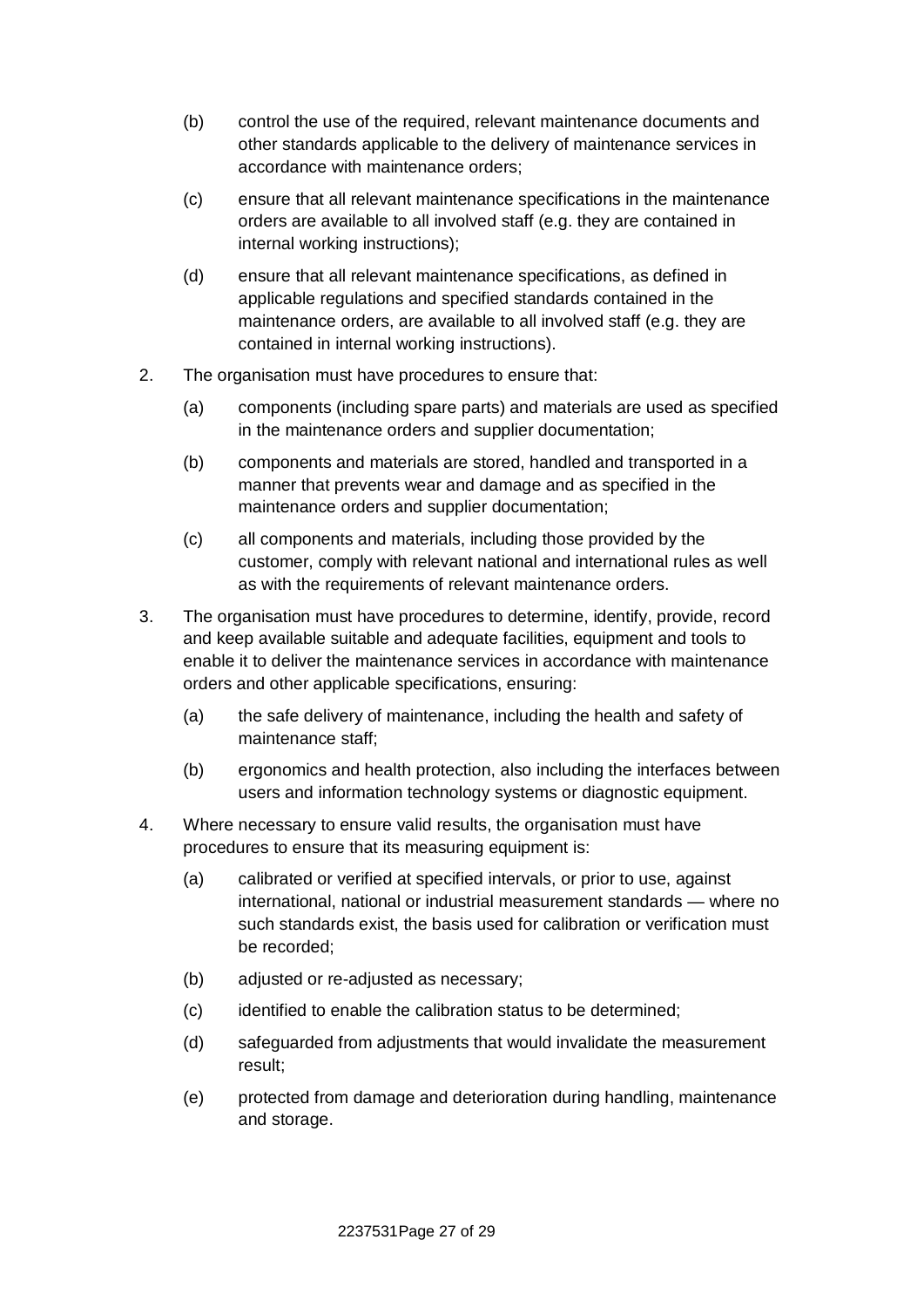- 5. The organisation must have procedures to ensure that all facilities, equipment and tools are correctly used, calibrated, preserved and maintained in accordance with documented procedures.
- 6. The organisation must have procedures to check that the performed maintenance tasks are in accordance with the maintenance orders and to issue the notice to release to service that includes eventual restrictions of use.
- 7. When the risk assessment process (in particular point 2.4 of section I) is applied to the maintenance delivery function, the working environment includes not only the workshops where maintenance is done but also the tracks outside the workshop buildings and all places where maintenance activities are performed.
- 8. When the competence management process is applied to the maintenance delivery function, at least the following activities affecting safety must be taken into account:
	- (a) joining techniques (including welding and bonding);
	- (b) non-destructive testing;
	- (c) final vehicle testing and release to service;
	- (d) maintenance activities on brake systems, wheel sets and draw gear and maintenance activities on specific components of freight wagons for the transport of dangerous goods, such as tanks, valves, etc.;
	- (e) other identified specialist areas affecting safety.
- 9. When the information process is applied to the maintenance delivery function, at least the following elements must be provided to the fleet maintenance management and maintenance development functions:
	- (a) works performed in accordance with the maintenance orders;
	- (b) any possible fault or defect regarding safety which is identified by the organisation;
	- (c) the release to service.
- 10. When the documentation process is applied to the maintenance delivery function, at least the following elements must be recorded:
	- (a) clear identification of all facilities, equipment and tools related to activities affecting safety;
	- (b) all maintenance works performed, including personnel, tools, equipment, spare parts and taking into account:
		- (i) relevant national rules where the organisation is established;
		- (ii) requirements laid down in the maintenance orders, including requirements regarding records;
		- (iii) final testing and decision regarding release to service;
		- (c) the control measures required by maintenance orders and the release to service;